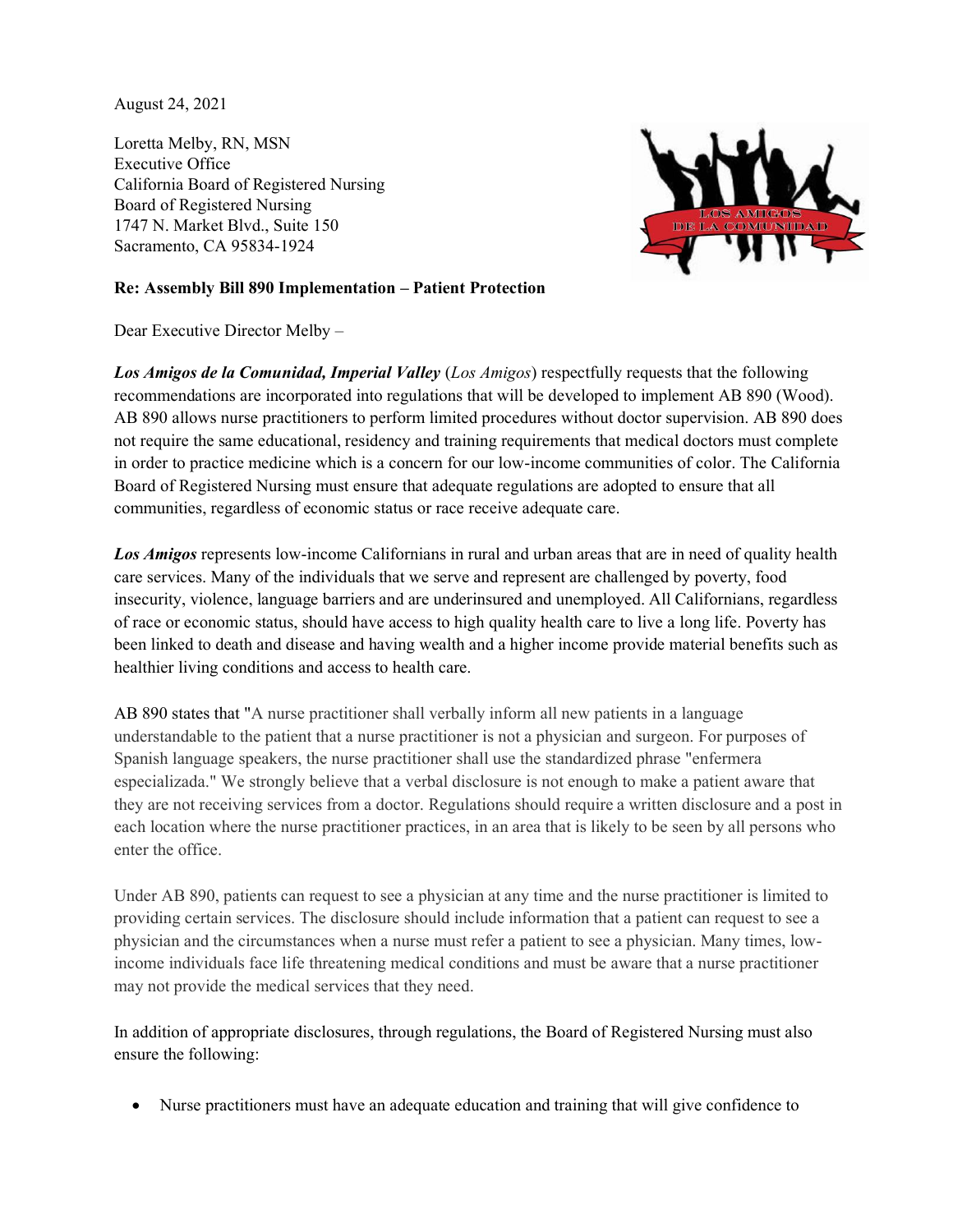communities and ensure patients receive safe, high-quality care.

- Nurse practitioners must be adequately tested to ensure that their competency is sufficient to provide quality patient care in any setting in which they are allowed to practice, and to ensure that they are keeping up with their education.
- Patients should have a right to receive this information from a nurse practitioner without request. Placing such disclosure requirements on the nurse practitioner will ensure that all patients, and especially those in low-income communities, receive critical information about their care. The ability of a patient to receive these critical patient safety and consumer protection safeguards should not depend on their understanding of the healthcare system.
- Discipline and enforcement must be sufficiently developed and in place immediately to ensure that no patient is more susceptible to patient safety concerns and lower standards of care simply because they are being treated by a nurse practitioner.

Our communities continue to face predatory practices by businesses because of language barriers and limited economic resources. For instance, our immigrant communities are offered immigration legal services by individuals that are not licensed to practice law. Our communities face predatory lending services and are targets of fraud by many unscrupulous businesses. We cannot create a second tier of health care which would have negative impacts in our communities. Our communities deserve to have the option to see a medical doctor when they are seeking medical services. *Los Amigos* respectfully requests a meeting with the staff to discuss our concerns.

Sincerely,

Isabel Solis President Los Amigos de la Comunidad Inc. , Imperial Valley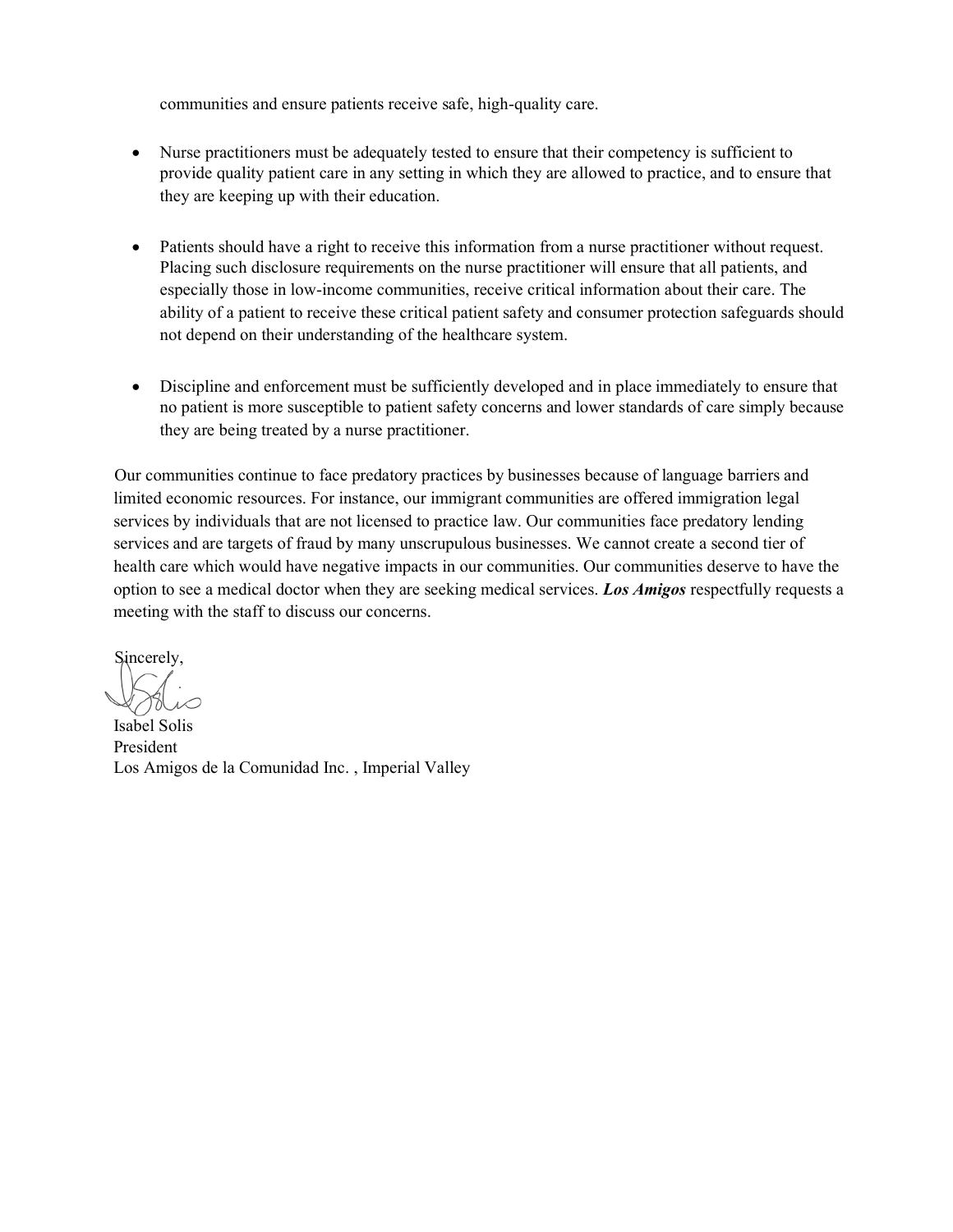| From:    | Jan Griffin                                                          |
|----------|----------------------------------------------------------------------|
| To:      | Feusahrens, McCaulie@DCA                                             |
| Subject: | Received another letter to be included in meeting materials for 9/21 |
| Date:    | Friday, September 10, 2021 4:29:52 PM                                |

### [EXTERNAL]: [jjgriffin2647@gmail.com](mailto:jjgriffin2647@gmail.com)

CAUTION: THIS EMAIL ORIGINATED OUTSIDE THE DEPARTMENT OF CONSUMER AFFAIRS! DO NOT: click links or open attachments unless you know the content is safe. NEVER: provide credentials on websites via a clicked link in an Email.

Catherine Nitafan-Young, DNP, FNP-C 5605 Aspen Grove Lane, Elk Grove, CA 95757 916-812-8902

September 10, 2021

Dear Committee Members,

Thank you for volunteering to work with the Board of Registered Nurses!

To introduce myself: I obtained my Master's of Science degree from the University of California, San Francisco, as a Family Nurse Practitioner (FNP) in 1998 and I have worked as a FNP for 23 years in various clinical specialties. In addition to working full-time as a NP in outpatient clinics, I have been a member of Professional Performance Committees (PPCs) in Stockton, Modesto, Sacramento, Roseville and South Sacramento, depending on the location of my clinic. PPCs are implemented in all service areas of my health maintenance organization in Northern California in order to improve quality patient care.

In 2020, I completed the Doctorate of Nursing Practice (DNP) degree from Touro University Nevada. In my DNP program, it was recommended that I develop and implement a quality improvement project, which would be sustained by the staff even if I was no longer part of that staff. I was encouraged to train the staff to implement the project and for them to provide the direct patient care.

The research or quality improvement project and the clinical hours that DNP candidates complete demonstrate the overall eight "Essentials of Doctoral Education for Advanced Nursing Practice." These essentials are delineated by the American Association of Colleges of Nursing, October 2006, and are as follows:

- 1) Scientific Underpinnings for Practice
- 2) Organizational and Systems Leadership for Quality Improvement and Systems Thinking
- 3) Clinical Scholarship and Analytical Methods for Evidence-Based Practice

4) Information Systems/Technology and Patient Care Technology for the Improvement and Transformation of Health Care

- 5) Health Care Policy for Advocacy in Health Care
- 6) Interprofessional Collaboration for Improving Patient and Population Health Outcomes
- 7) ClinicalPreventionandPopulationHealthforImproving the Nation's Health
- 8) Advanced Nursing Practice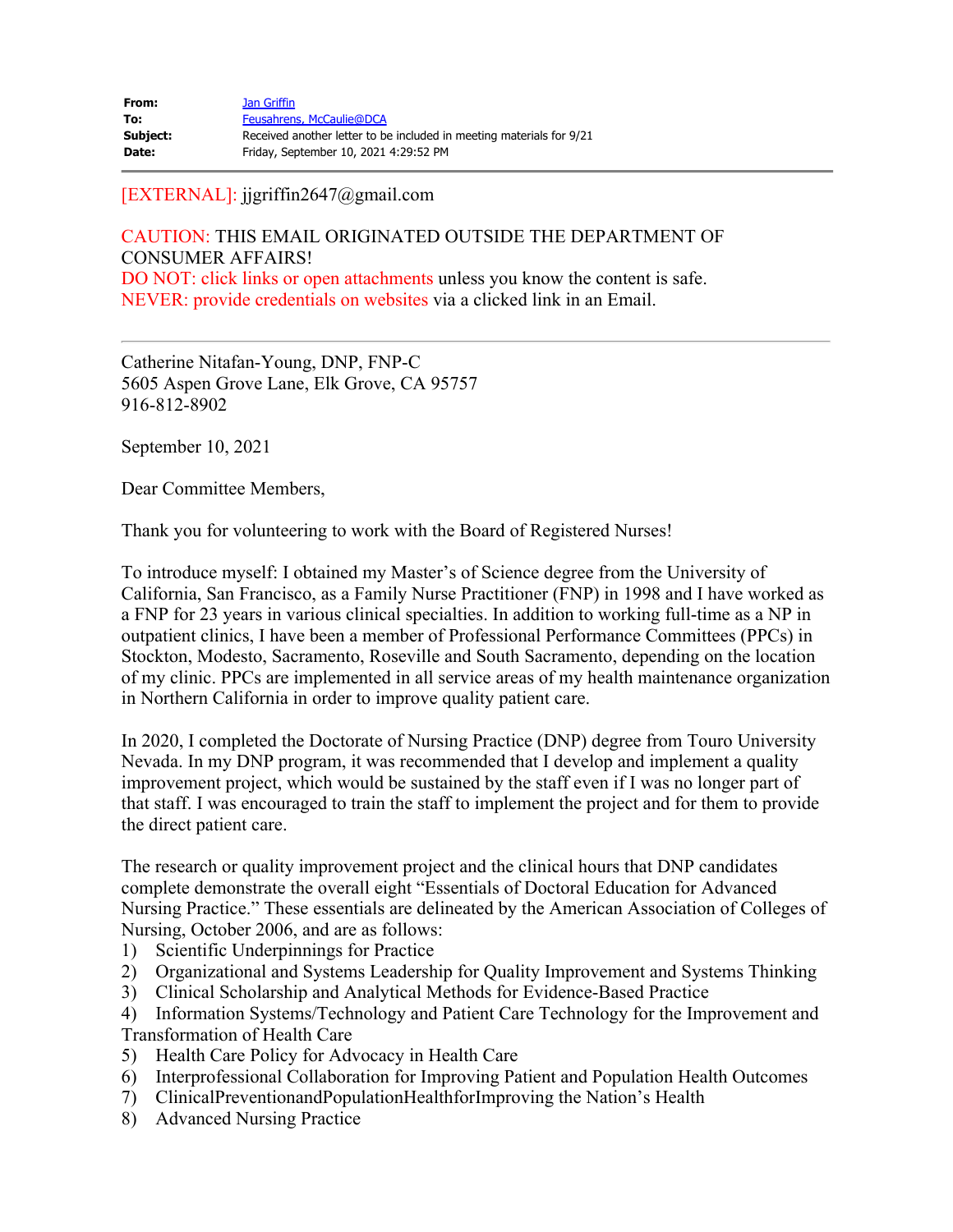The majority of the clinical hours for my DNP degree involved researching my topic of interest and critically analyzing and evaluating prior research, collaborating with other specialists and staff in order to identify and improve practice using systems-based thinking, exploring and improving knowledge about technological resources to improve patient care, and collaborating with my mentor and faculty advisor. My fellow colleagues in the program completed clinical hours of the same nature. I am thankful for the increased knowledge and skills I obtained in my DNP program since it enhanced my work in improving quality care for patients as a member of the Stockton and Modesto PPCs.

Since the clinical hours that my colleagues and I completed were not direct patient care for improvement of skills in assessment, diagnosis or treatment of patients, I recommend that nurse practitioners (NPs) with Doctorate of Nursing Practice (DNP) degrees are required to obtain the same clinical patient care experience as NPs without a DNP degree. The only exception I would consider is a DNP graduate who has completed an "Advanced Practice Nursing Focus" program and has earned an "advanced specialty certification, when available" as delineated by the American Association of Colleges of Nursing, in The Essentials of Doctoral Education for Advanced Nursing Practice, October 2006.

Finally, I recommend that the NP practice requirement should be defined as a minimum of three full-time equivalent years of clinical practice or a 4600 hours, not inclusive of the transition to practice required pursuant to subparagraph (D) of paragraph (1) of subdivision (a) of AB 890, Section 2837.103. There are NPs who may be in good standing but only work in per diem and on-call positions, which may only be 8-16 hours per week. In my organization, there are times when the length of time worked is counted (I.e., six months) rather than hours worked; thus NPs are given credit based on the length of time worked despite only working 8- 16 hours per week. The experience obtained in 8 hours/week compared to 30 hours/week is not equal.

Thank you for your time and kind consideration.

Most sincerely, Catherine Nitafan-Young, DNP, FNP-C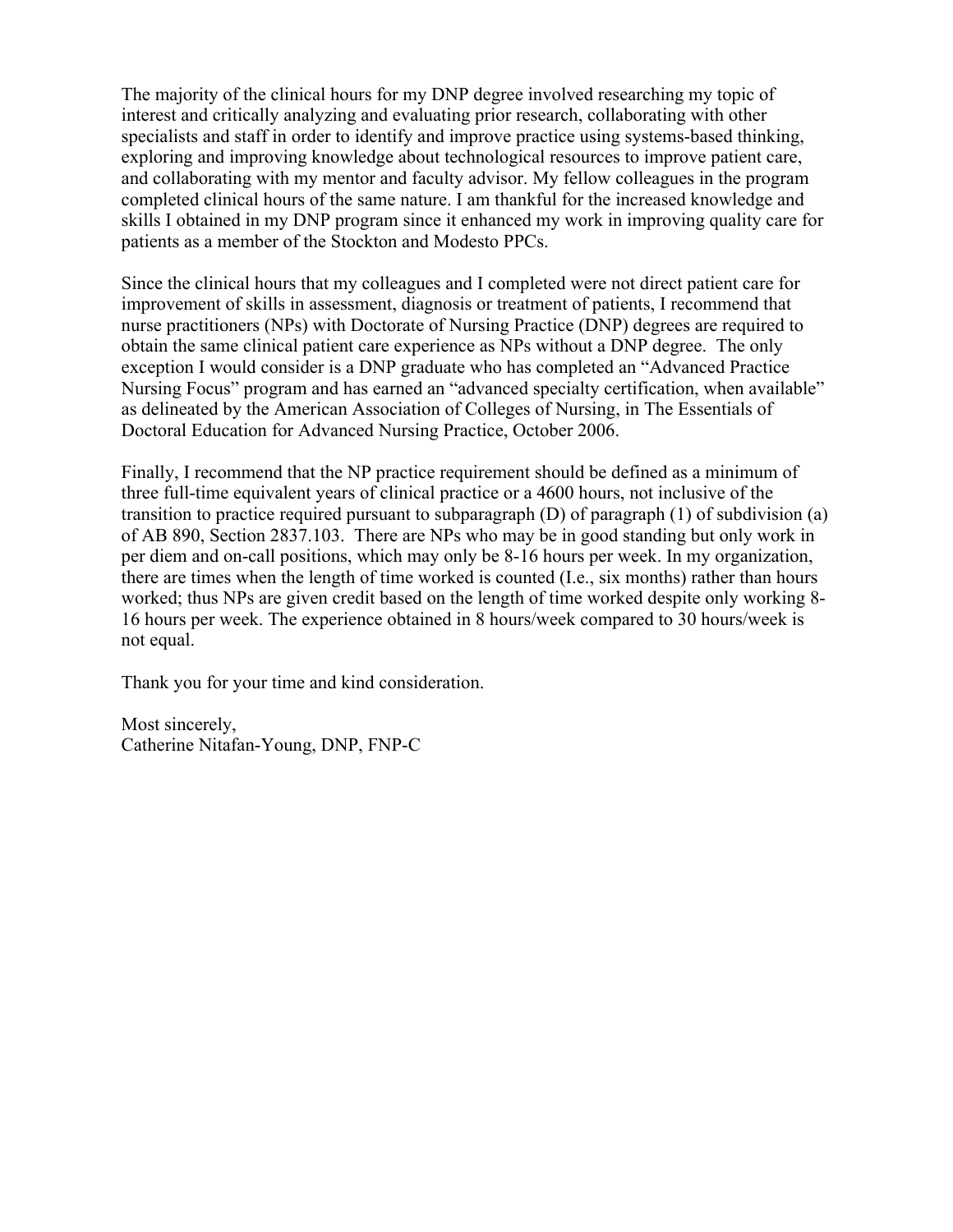# To: The Board of Registered Nursing Nurse Practitioner Advisory Committee

Re: AB890

Dear Members of the Committees,

I have been practicing as a registered nurse since 1982 and a nurse practitioner since 1995. I have worked in a variety of settings. Early in my career I worked as a critical care nurse, then as a clinical nurse specialist in critical care. I have worked as a nurse practitioner in cardiology, internal medicine, urgent care, and, for the past 13 years, in a medical dermatology practice at Kaiser Permanente in Stockton, CA. I have a BSN from Brigham Young University and an MSN from UC San Francisco. I have attended several of the BRN board meetings and NPAC meetings. At the last NPAC meeting I tried to make a public comment but my name was passed over and the agenda moved forward due to time constraints. Therefore, I am expressing my comments in written form.

There was much discussion by members of the NPAC about educational preparation and transition to 103 and 104 status however, there was little discussion about clinical experience. I went to excellent undergraduate and graduate nursing programs but upon graduation, I was not an expert. I was a novice. Reflecting back on my work as a hospital nurse, it took me about six years until I felt like I could handle any patient situation. Again, working as a nurse practitioner, it took me about the same time to really become proficient.

According to nursing theorist Patricia Benner in her seminal work "From Novice to Expert: Excellence and Power in Clinical Nursing Practice," nurses finish their education and enter their role as novice and progress to advanced beginner then to competent nurse. With more experience, the nurse moves on to become proficient then finally expert (Benner, 1984). In our undergraduate nursing and NP programs, we learn theoretical concepts and gain scientific knowledge which we apply in our\_ papers, care plans and clinical rotations. It is not until we work as nurses and nurse practitioners that we build on this knowledge through the clinical work we perform every day. Through clinical experience as an NP, I went from consulting frequently with my supervising physician to rarely doing so now. Expert NP's possess a "gestalt" and are able to make appropriate clinical decisions and understand their limitations.

Dr. Reys has expressed his concern about NP education. With advances in technology and scientific discovery, medicine and nursing have dramatically changed in the 40 years of my career. I consider my BSN and MSN the foundation of my education, not the pinnacle. A proficient NP must continue to learn through reading medical and nursing journals as well as relevant continuing education. I don't believe a DNP with three or four years of experience can compare to the knowledge and expertise I have acquired over decades of practice and ongoing learning.

The purpose of the NPAC is to develop regulation for the implementation of AB890 and the role of the BRN is to protect the public. While I fully support the goal of AB890 to provide more healthcare providers to residents of California, I feel strongly that decreasing the years required for DNPs to transition to 103 and 104 ignores my argument above. In addition, ignoring the rich experience of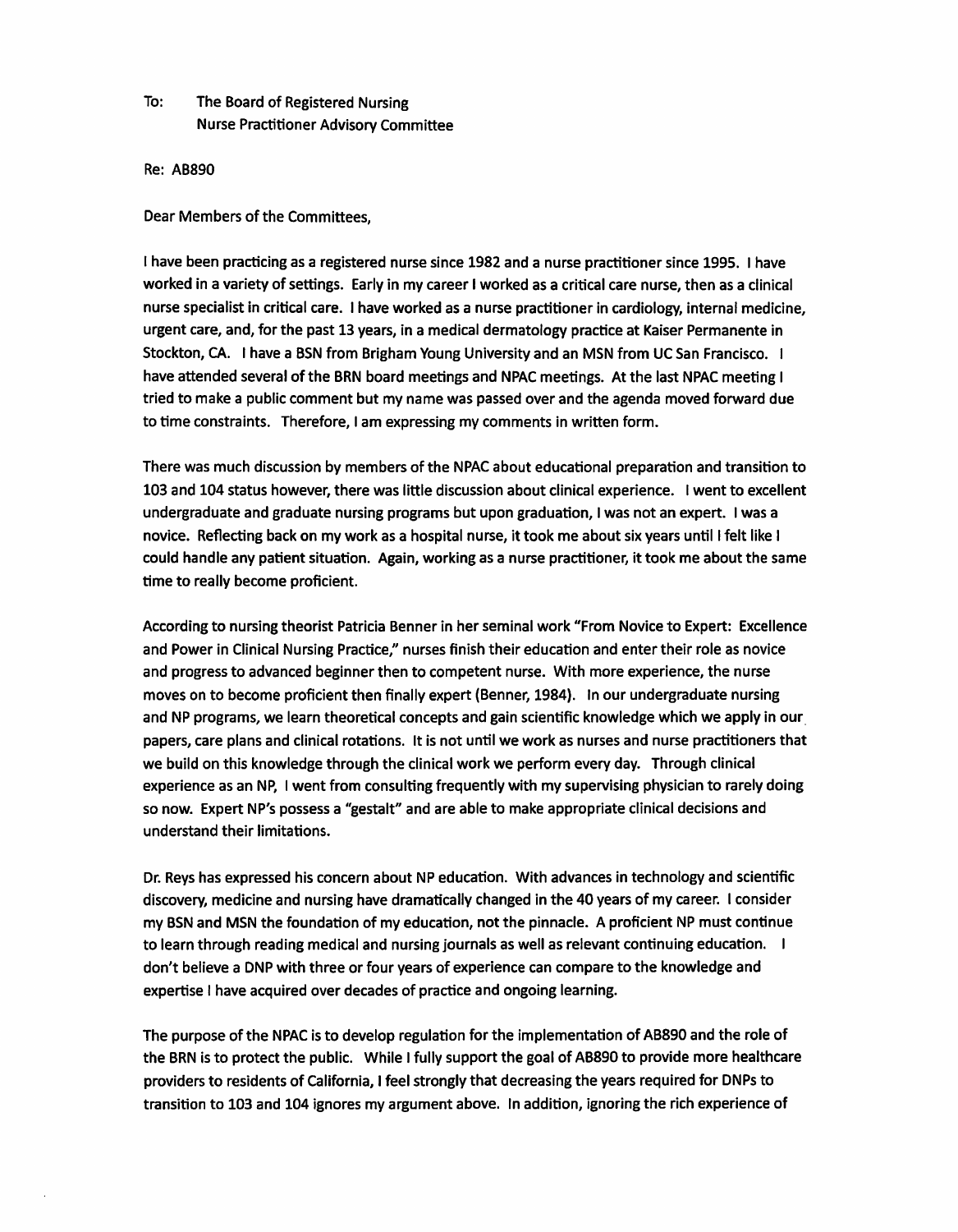seasoned nurse practitioners to advance to 103 and 104 status is short-sighted and will delay the supply of health care providers to those whom AB890 aims to serve.

Sincerely,

Heidi Yurong, RN, FNP, ANP-C [hyurong@gmail.com](mailto:hyurong@gmail.com)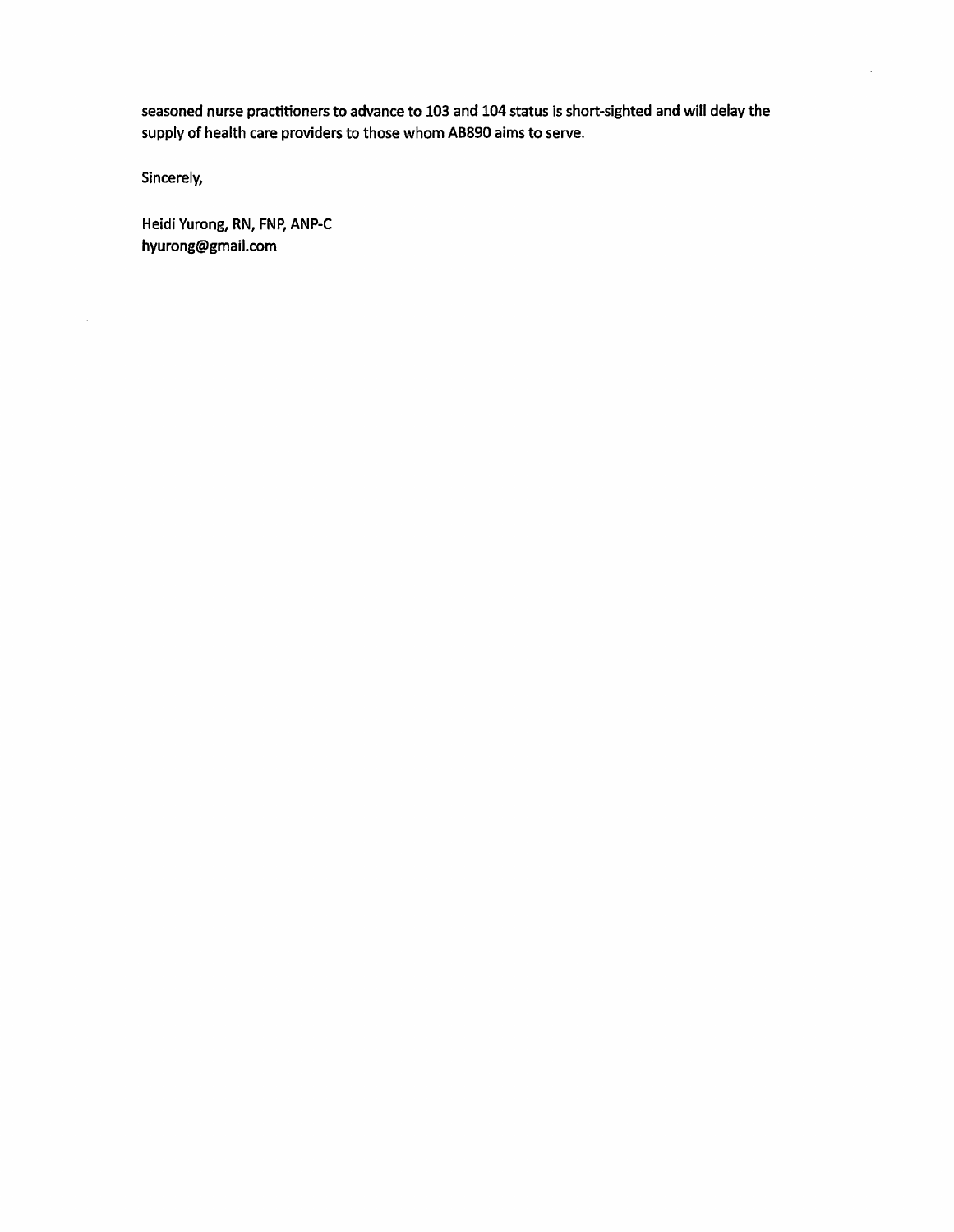# **E CALIFORNIA MEDICAL ASSOCIATION**

August 30, 2021

Samantha Gambles Farr, RN, MSN, FNP-C, CCRN, RNFA Chair, Nurse Practitioner Advisory Committee Board of Registered Nursing PO Box 944210 Sacramento, CA 94244-2100

RE: NPAC Engagement on AB 890 Regulations and Implementation

Dear Ms. Gambles Farr:

California physicians would like to respectfully provide comments on the development of regulations and the implementation of AB 890, which contemplates the creation of two new types of nurse practitioners (NPs) — commonly referred to as the 103 and 104 NPs. Patient safety and consumer protection should be the top priority for all health care professionals and the implementation of this new regulatory scheme is no exception. We urge the Nurse Practitioner Advisory Committee (NPAC) and California Board of Registered Nursing (BRN) to consider the input and perspective of all clinicians, including our recommendations for specific regulations on the supplemental examination, the transition to practice requirements, continuing education, and consumer protections.

#### **Supplemental Examination**

All candidates seeking 103 or 104 NP certification, regardless of their preexisting nursing practice experience, must be required to take and pass a supplemental examination after successfully completing the transition to practice. Since the regulatory implementation of AB 890 intends to provide the 103 and 104 NPs the ability to practice without standardized procedures, the supplemental examination must include a clinical component to assess the ability of a 103 or 104 NP candidate to exercise sound clinical judgment and decision-making without standardized procedures and physician supervision. In order to ensure a rigorous education, training, and assessment that bolster patient access to safe, high-quality care, the clinical component should be in a real-world clinical environment and not only through a paper examination

#### **Transition to Practice & Scope of Practice**

Current NP practice varies significantly across practice settings, formal clinical training and an NP's training and experience working with different types of physician practices. AB 890 explicitly provides that the transition to practice requirements must ensure that NPs seeking certification as 103 or 104 NPs receive the additional clinical experience and mentorship necessary to practice independently. Therefore, the implementing regulations must establish standardized clinical training requirements, in addition to current NP education and training requirements, to ensure that all 103 and 104 NPs will be prepared to provide care without standardized procedures and physician supervision. Accordingly, to ensure patient safety and quality of care, we urge the BRN to include the following requirements in its implementing regulations: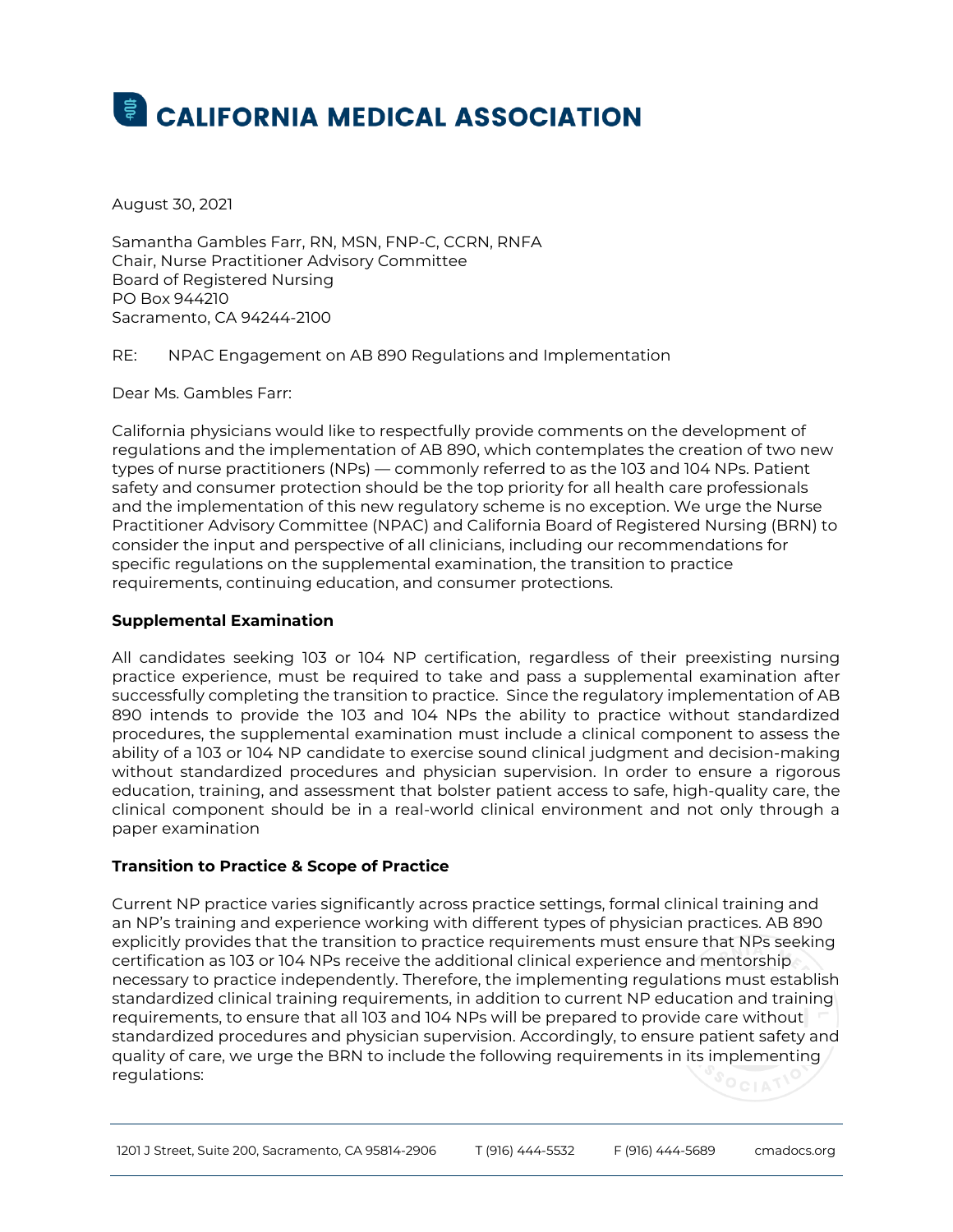- All 103 and 104 NP candidates, regardless of preexisting practice experience, are required to complete the transition to practice.
- The required transition to practice should be a structured clinical training program in a BRN-approved setting that provides training in specified competencies (established by the BRN) and include a rigorous process for evaluating progress in meeting milestones that demonstrate preparation to practice without standardized procedures.
- Transition-to-practice programs can only prepare 103 and 104 NPs to practice in the specified area of practice permitted by their education, training, and the certification they hold from a national certifying body pursuant to the requirement in Business & Professions Code §2837.103(a)(1)(B).
- The regulations should require that all NPs, once they have declared their transition to practice to the BRN, regardless of practice experience, complete a minimum of one year of formal mentorship prior to being certified as a 103 or 104 NP as part of the transition to practice. The regulations should define mentorship as a formal clinical preceptorship with a physician in the same area of practice.
- Consistent with the statute, the regulations should provide that a 103 or 104 NP, regardless of practice area, can only perform those functions listed in AB 890 (Business and Professions Code §2837(c)). Further, in order to avoid any confusion and any potential patient safety issues, the regulations should specify that 103 and 104 NPs are not authorized to provide services, like surgery, that are prohibited by existing statutes and regulations. Any functions not listed in AB 890 must be performed pursuant to standardized procedures and under physician supervision.

#### **Continuing Education**

The BRN should outline continuing education requirements specific to 103 and 104 NPs designed to maintain, develop, and increase the knowledge, skills, and professional performance and decision-making needed to provide care in their specific area of practice without physician supervision and standardized procedures.

#### **Consumer Protection**

The BRN's regulations should ensure that patient safety and consumer protection are a paramount priority. Patients deserve transparency in understanding the training and qualifications of their care team and that 103 and 104 NPs may be practicing under different practice arrangements than patients currently expect and experience. Accordingly, the regulations should require 103 and 104 NPs to obtain consent from patients that provides a specific written notice to patients that the NP is practicing without physician supervision and, if applicable, without physician collaboration, that the patient has a right to see a physician, and the specific arrangements for consultation and referral of cases to a physician. We further urge the adoption of regulations that implement consumer protections, including the disclosure and informed consent requirements, that are understandable and accessible to all communities in California.

As the NPAC and the BRN move forward in the regulatory process, we urge you to carefully consider the potential impact of the regulations on patients, access to health care, and California's entire health delivery system.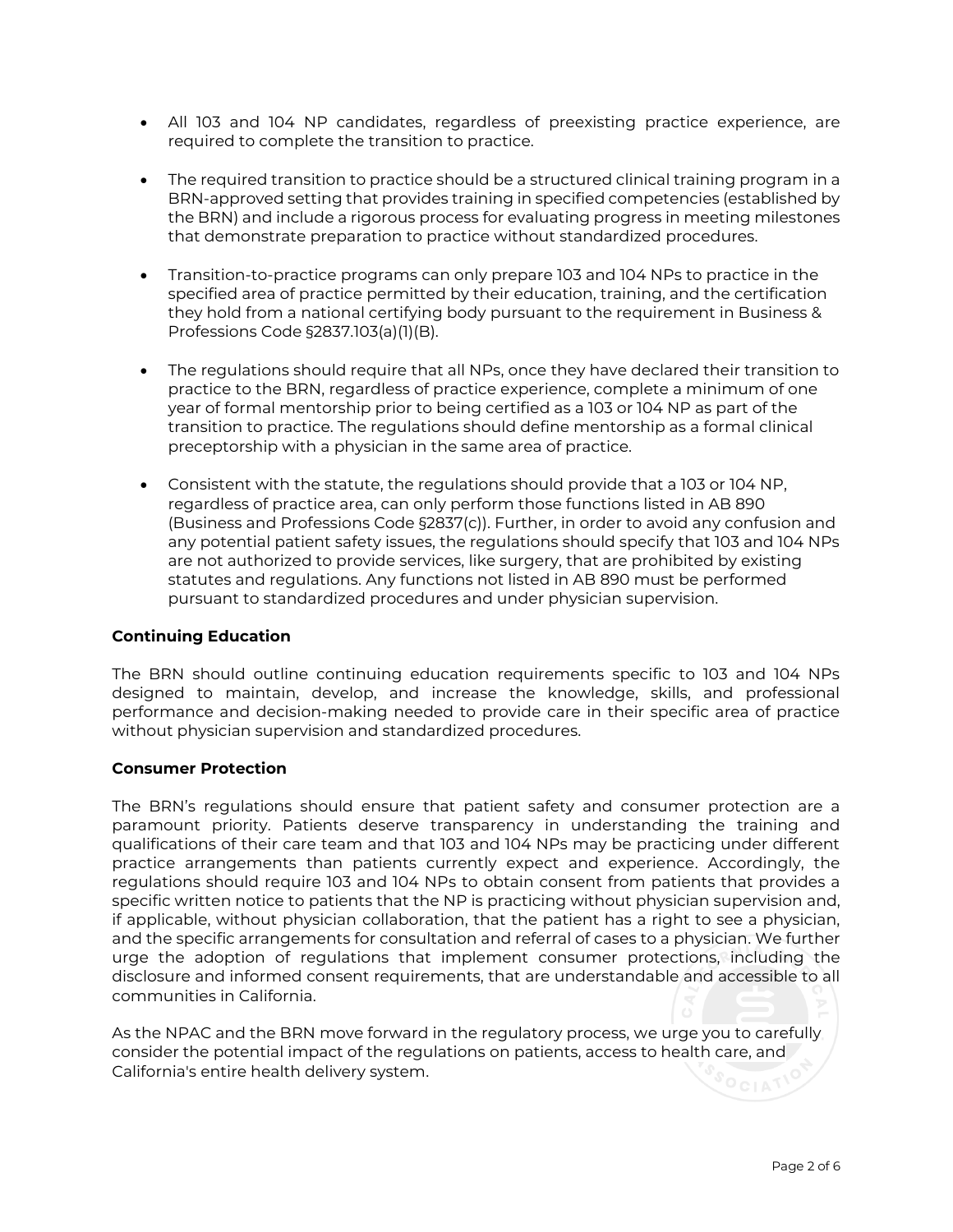#### Sincerely,

A Aminian, MD Adam Nelson, MD Afshin Aminian, MD Alan Kelton, MD Albert Han, MD Alberto Panero, DO Alejandro Alva, MD Alex Mageno, MD Alireza Mahmoudieh, MD Alok Banga, MD Alok Shukla, MD Alpa Patel, MD Alvaro Bolivar, MD Alvin Chang, MD Amitabh Goswami, DO Amycecilia Mogal, MD Ani Khondkaryan, MD Ann Haas, MD Anna Munoz Chavira, MD Anna Ekstrom, DO Anna Cheng, MD Anthony Waechter, MD Arinder Chadha, MD Armand Hernandez, MD Arthur Blain IV, MD Arthur D'Harlingue, MD Arthur Lurvey, MD Aruna Gupta, MD Ashwin Gowda, DO Asma Jafri, MD Asmina Khan, MD Audrey Mok, MD Ayodeji Ayeni, MD Bernard Raskin, MD Bethany Karl, DO Bradley Zlotnick, MD Branko Huisa -Garate, MD Brennan Cassidy, MD Brent Kovacs, MD Brian Dunn, MD Bruce Friedman, MD Calvin Wong, MD Catherine Gutfreund, MD Catherine Xia, MD Charish Barry, MD Charles Moser, MD Cheryl Thieu, MD Christine Kilcline, MD Christopher Kang, MD

Christopher Gunasekera, MD Christopher Warren, DO Chuyen Trieu, MD Cindy Blifeld, MD Corey Long, MD Corinne Frugoni, MD D. Mills Matheson, MD Danelle Fisher, MD Daniel Mills II, MD Daniel Dress, MD Daniel Kim, MD Daniel Lin, DO Daniel Woolridge Dannielle Harwood, MD Darith Khay, MD Darrin Smith, MD Daryl Browne, MD David Patella, MD David Hopp, MD David Stein, MD David Palestrant, MD David Morwood, MD David Tran, MD David Crownover, MD Deborah Hsiung, DO Deval Shah, MD Dharini Patel, MD Diana Blum, MD Diana Dang, MD Diego Ferro, MD Dilangani Ratnayake, MD Dina Canavero, MD Dinesh Ghiya, MD Dron Gauchan, MD Edmund Lew, MD Eduardo Kneler, MD Edward Nelson, MD Elaine Watkins, DO Elias Sanchez, MD Elisabeth Mailhot, MD Elizabeth Giles, MD Elizabeth Lee, MD Elvis Tanson, DO Emily Wong, MD Eric Nash, MD Eric Jacobson, MD Estylan Arellano, DO Evalyn Horowitz, MD Faith Quenzer, DO

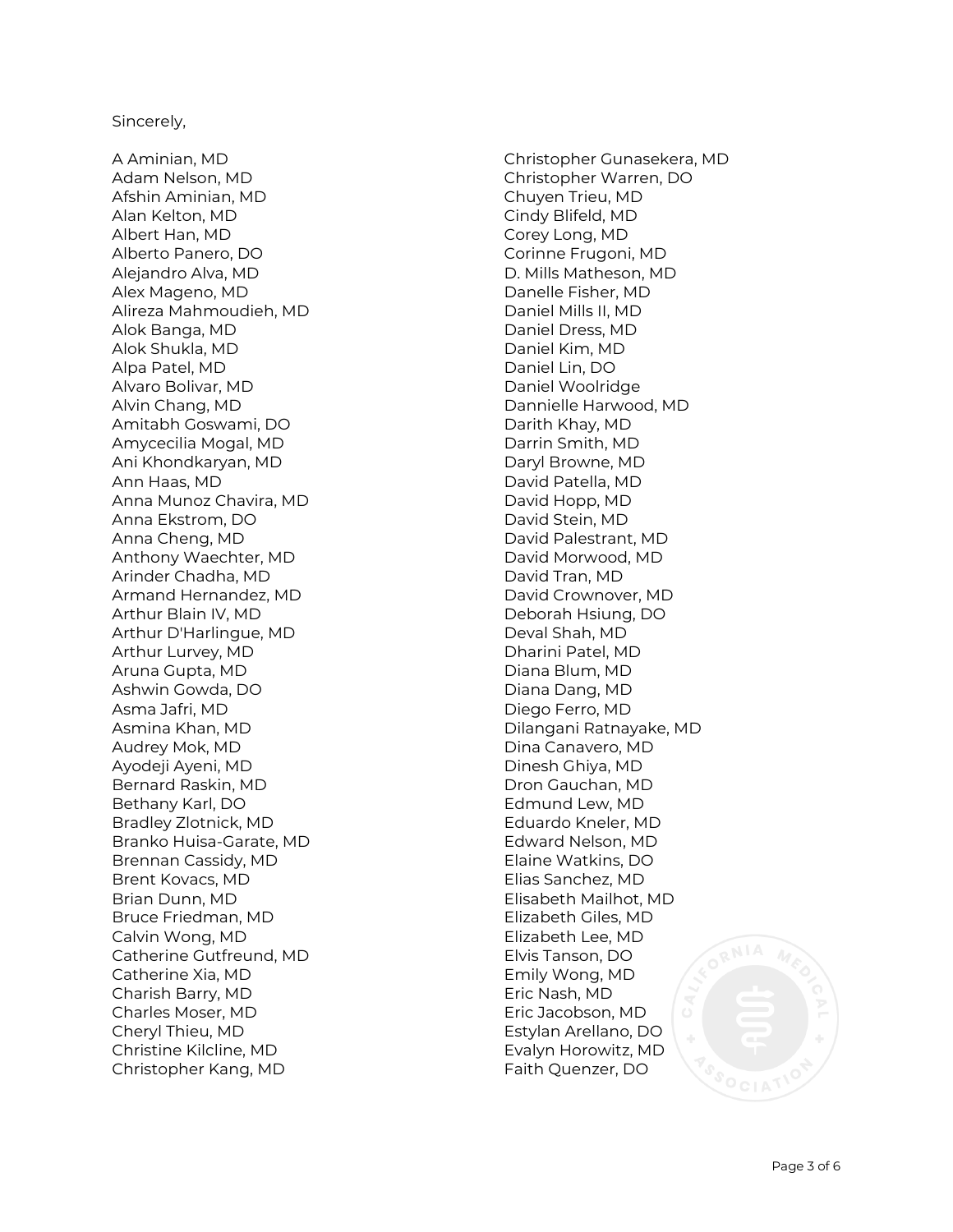Fariborz Lalezarzadeh, DO Farid Mozaffari, MD Farid Yasharpour, MD Felice Parisi, MD Gary Grove, MD Gary Greenwald, MD Geoffrey Smith, MD George Jacobs, MD Georgine Nanos, MD Gloria Marie Tumbaga, MD Gregory Brittenham, DO Gurbinder Sadana, MD Hao -Wei Zhang, MD Harishkumar Patel, MD Harvey Shew, MD Heather Furnas, MD Heather Chang, MD Helen Chang, MD Helen Biren, MD Henry Koh, MD Hiral Patel, DO Hollis Lee, MD Hong Fa Yang, MD Howard Sofen, MD Igor Guryev, MD Irene Baluyut, MD Irene Mcaleer, MD Jacob Pletcher, MD Jaime Acosta Berrios, MD James Wethe, MD James Schlund, MD James Keaney, MD James Newman, MD James Moitoza, MD Jan Maisel, MD Jane Varner, MD Jane Tsai, MD Jatin Dalal, MD Jay Luxenberg, MD Jaya Virmani, MD Jeanine Gore, MD Jeffrey Roberts, MD Jeffrey Jenkins, MD Jennifer Klein, MD Jennifer Tran, DO Jeremy Woods, MD Jessica Koenig, MD Joel Traut, MD John Jimenez, MD John Shaheen, MD John Dimowo, MD

Jonathan Savell, MD Jose Huerta -Ibarra, MD Kathleen Baron, MD Katrine Enrile, MD Kenneth Lee, MD Kevin Li, MD Kevin Vuchinich, MD Kevin Kinback, MD Kevin Smith, MD Khoa Nguyen, MD Khoi Hoang, MD Kipling Sharpe, MD Kirsten Vitrikas, MD Krishna Vasant, MD Kristi Vanwinden, MD Ladan Farhoomand, MD Le Thuy Tran, MD Leeda Rashid, MD Lei Han, MD Leslie Ballard, MD Li Liang, MD Lillian Lee, MD Linda Rever, MD Linnea Lantz, DO Lourdes Sison, MD Lynn Welling, MD Madeleine Lansky, MD Mamerto Garcia, MD Marc Capobianco, MD Marcela Espinosa, MD Margaret Garahan, MD Marina Roytman, MD Marine Demirjian, MD Mark Kang, MD Mark Potter, MD Martin Leung, MD Martin Tien, MD Mary Ellis -Jammal, MD Matthew Karp, MD Maxwell Ohikhuare, MD Mei Chow -Kwan, MD Meigan Everts, MD Mesfin Seyoum, MD Michael Bain, MD Michael Haight, MD Michael Woo -Ming, MD Michael Caton, MD Michael Mulligan, MD Michael DiBiase, MD Michael Doney, MD Michael Ritter, MD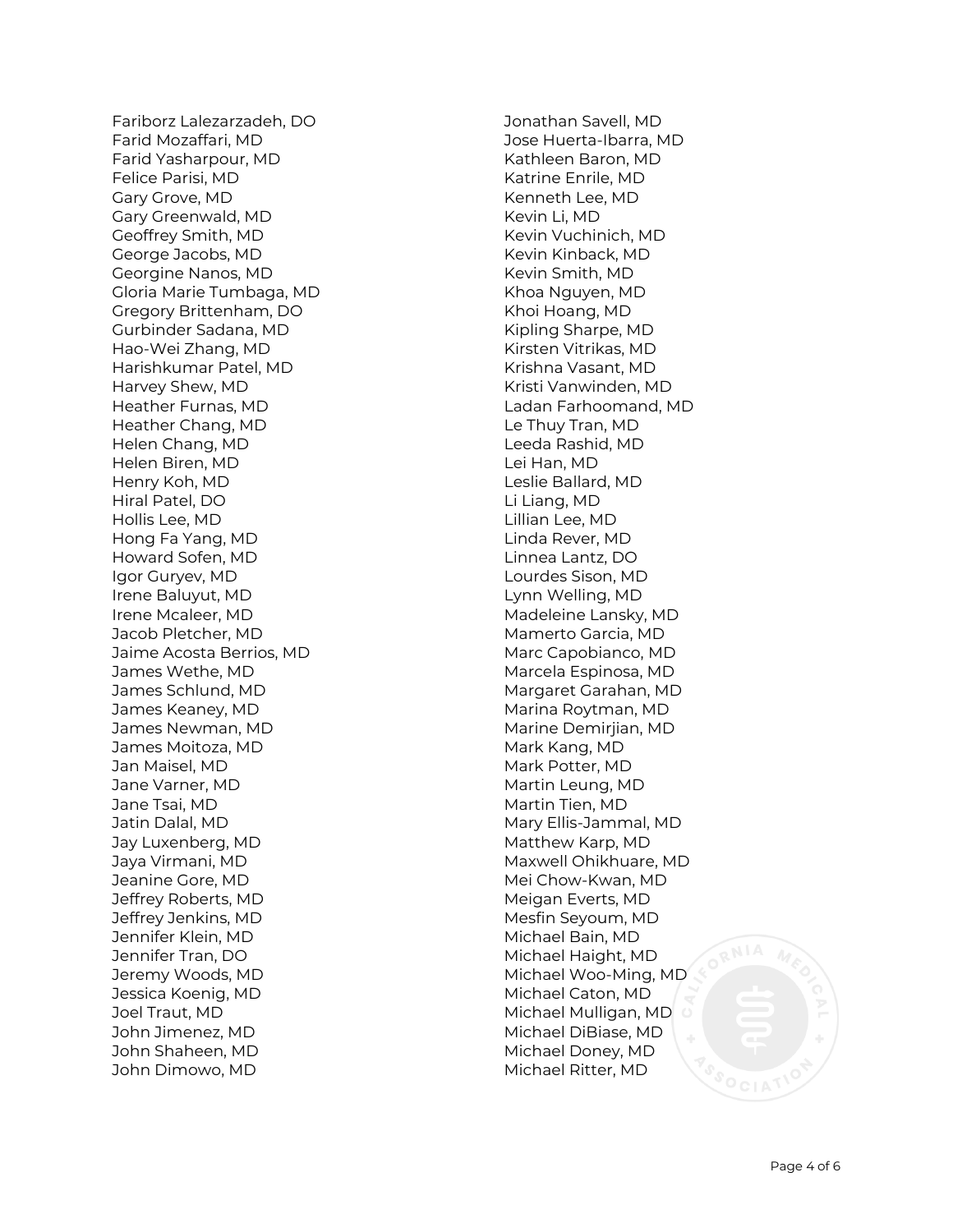Michael Chin, MD Michael Champeau, MD Michael Fitzgibbons, MD Michelle Hure, MD Midori Nishimura, MD Miguel Alvarellos, MD Mikhal Schiffer, MD Minh Mach, MD Modupe Aiyegbusi, MD Mohamed Eldaly, MD Mohammad Imandoust, MD Mohammad Meratee, MD Mohitkumar Ardeshana, MD Moustapha Abousamra, MD Myngoc Nguyen, MD Mythe Laramie, MD N Elizabeth Arovas, MD Nader Nwaisser, MD Nalan Narine, MD Nancy Weres, MD Narin Sriratanaviriyakul, MD Natalie Do, DO Nathan Yung, MD Naveen Atray, MD Neil Neimark, MD Nicholai Weibell, DO Nidhi Aggarwal, MD Norma Macias, MD Othella Owens, MD Owen Kemp, MD Pablo Arregui, MD Pamela Smith, MD Patrick Avanessian, MD Paul Adler, MD Paul Weidoff Jr., MD Paul Cirangle, MD Pei Liu, MD Peter Muraki, MD Phyllis Senter, MD Preeti Chopra, MD Rachel Spoelhof, MD Rafael Carcamo, MD Rahmat Balogun, DO Rajagopal Krishnan, MD Rajiv Nagesetty, MD Ram Mittal, MD Ramin Farshi, MD Ramona Rico, MD Regina Leoni, MD Rehan Kanji, MD Reza Borhani, DO

Richard Fernandez, MD Richard Wikholm, MD Richie Manikat, MD Robert Manniello, MD Robert Rosenberg, MD Robert Hogan II, MD Roger Wu, MD Roger Galindo, MD Ronald Strahan, MD Rozanne Hug, MD Rumi Lakha Sr., DO Ruth Rothman, MD Sadha Tivakaran, MD Sam Pejham, MD Samuel Kim, MD Sandra Adsit, MD Sandra Mccoll, MD Santosh Sinha, MD Sarah Azad, MD Sera Ramadan, DO Sergio Ilic, MD Shafi Khalid, MD Shahed Samadi, MD Shahid Sial, MD Shahram Fatemi, MD Sharif Latif, MD Shawn Slayton, MD Shazia Jamil, MD Shiang Do, DO Shoshanan Newman-Lindsay, MD Shreeya Raman, MD Simon Tanksley, MD Soa Tsung, MD Som Kohanzadeh, MD Stanley Alexander, MD Stephanie Cone, MD Stephen Handler, MD Stephen Skahen, MD Stephen Daquino, DO Steve Oberemok, MD Steve Lee, MD Steven Feinberg, MD Steven Giannotta, MD Sumithra Kommareddy, MD Susan Bartolini, MD Suzanne Chaves, MD Swati Sikaria, MD Sylvia Bowditch Taiba Kator-Mulk, DO Tammie Arnold, DO Tanveer Bajwa, MD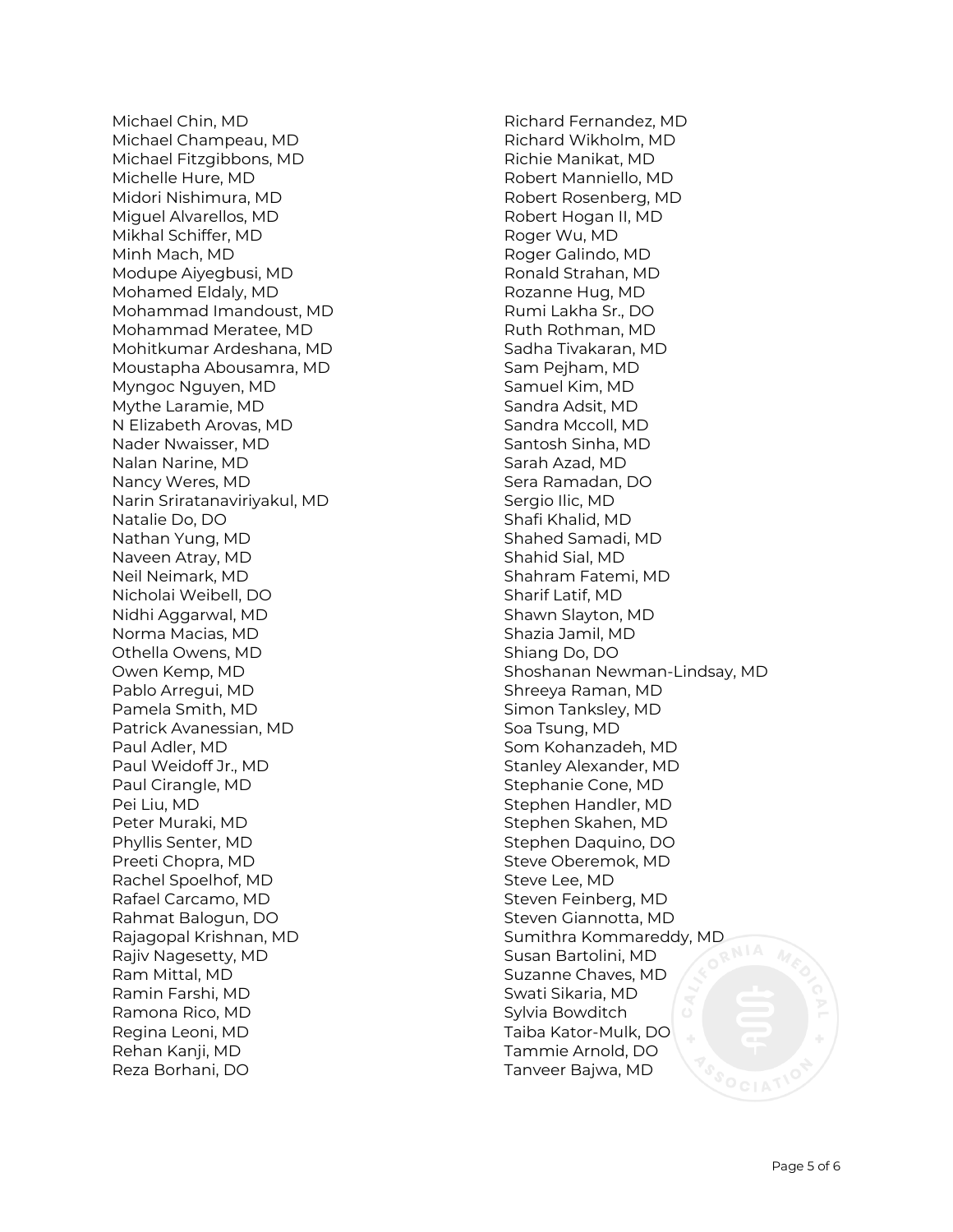Teresita Barbadillo, MD Terry Warsaw, MD Theodore Zwerdling, MD Thomas Long, MD Thomas Gildea, MD Thuan Dang, MD Tina Sasaki, MD Tish Villaneuva, MD Tom Liu, MD Troy Dickson, MD Tuan Luu, MD Uyen Bui, MD

Valerie Garden, MD Virgil Airola II, MD Vishal Ghevariya, MD Vivek Babaria, DO Walter Keller, MD Wanda Lo, MD Warren Pleskow, MD Wei-li Hsu, DO Weiping Sarah Mei, MD Yu Kao, DO Yuan Liu, MD Yu-nan Hsu, DO

cc:

Members, Nurse Practitioner Advisory Committee Dolores Trujillo, RN, President, California Board of Registered Nursing Loretta Melby, RN, MSN, Executive Officer, California Board of Registered Nursing

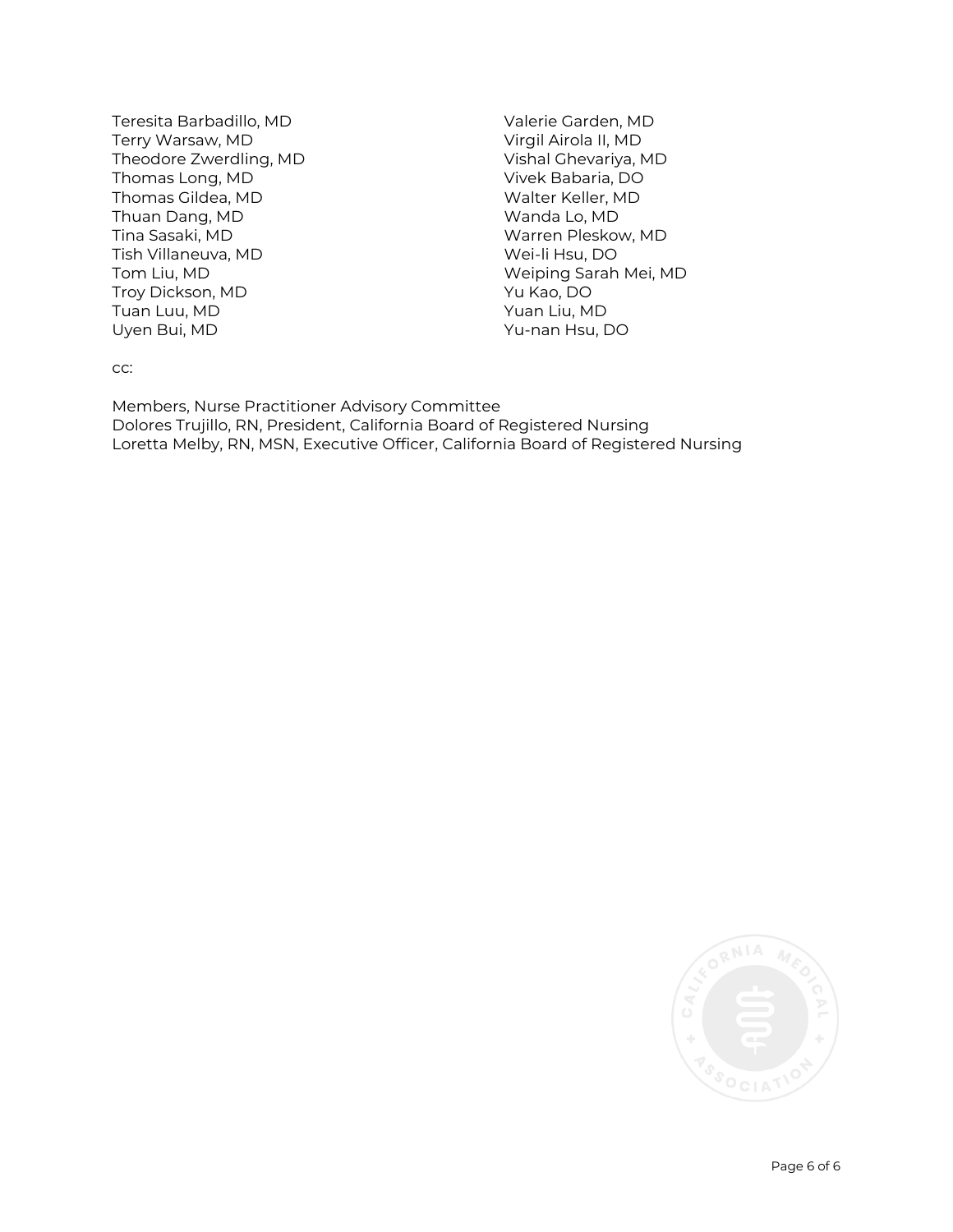# **E** CALIFORNIA MEDICAL ASSOCIATION

August 30, 2021

Samantha Gambles Farr, RN, MSN, FNP-C, CCRN, RNFA Chair Nurse Practitioner Advisory Committee Board of Registered Nursing PO Box 944210 Sacramento, CA 94244-2100

Dear Ms. Gambles Farr:

On behalf of the California Medical Association (CMA) and our more than 50,000 physician and medical student members, CMA writes to respectfully provide input regarding regulations implementing the statute adopted by AB 890, which contemplates the creation of two new types of nurse practitioners (NPs)—commonly referred to as the 103 and 104 NPs. Specifically, as required by the statute and to advance patient safety and consumer protections, we request that the NPAC and BRN regulations explicitly address and clarify specific provisions, including the supplemental exemption requirement, the transition to practice requirements and standards, scope of practice and functions of 103 and 104 NPs, consumer disclosures and related protections (among other matters).

#### **Supplemental Examination**

 AB 890 requires the Department of Consumer Affairs' (DCA) Office of Professional Examination Services (OPES) to perform an occupational analysis by January 1, 2023, to determine, with the Board of Registered Nursing (BRN), whether current testing for competency is sufficient to ensure advanced practice registered nurses can perform the functions specified in the bill. If the assessment identifies necessary additional competencies, the bill directs the BRN to develop a supplemental exam that properly validates identified competencies. (§2837.105) Like the transition to practice regulations, this occupational analysis will be key in ensuring rigorous education and training requirements that advance patient safety and consumer protection.

The regulations should provide that all NPs seeking certification as a 103 or 104 NP, regardless of practice experience, must pass a supplemental examination prior to being certified as a 103 or 104 NP. The competencies tested in the national nurse practitioner board certification examination are insufficient to ensure that 103 and 104 NPs possess the competency to make clinical determinations without operative standardized procedures with a physician. NP practice in California is shaped by a robust set of statutes and regulations that, until AB 890, have been predicated on an NP practicing under standardized procedures, and the competency assessments that serve to ensure NPs are providing safe, quality patient care have been calibrated accordingly. A supplemental exam is necessary to assess if 103 and 104 NPs have the knowledge and skills to safely perform the functions in Business & Professions Code §2837.103 without standardized procedures and physician supervision.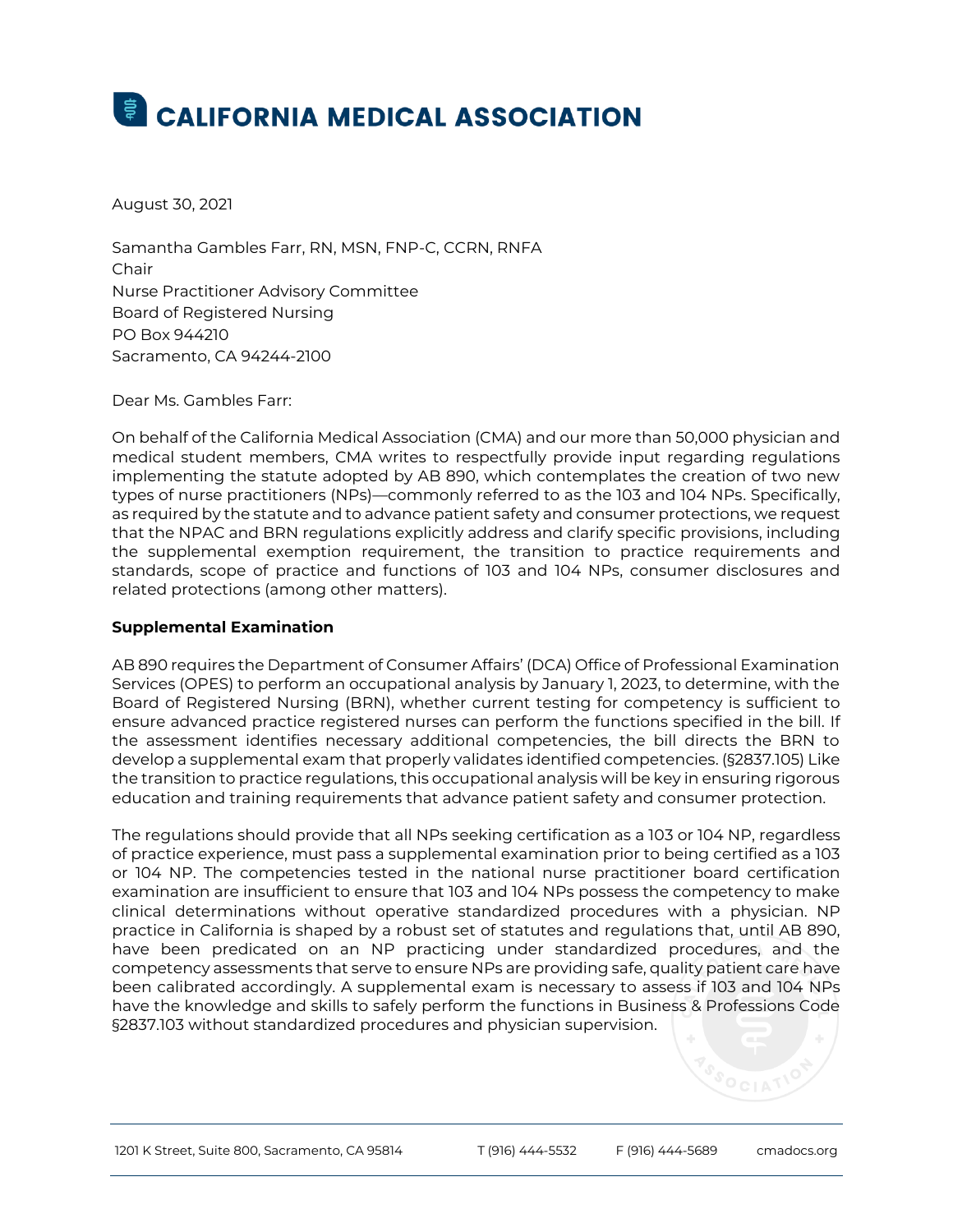Even where the functions listed in Business & Professions Code §2837.103 align with those functions an NP currently performs (although this is unclear because AB 890 lists functions and competencies that are not explicitly listed for NPs currently) the supplemental exam should be designed to ensure that 103 and 104 NPs possess the requisite clinical judgment, critical thinking, decision making, and care management when practicing without physician oversight to ensure patient safety and quality of care. The supplemental exam should contain a clinical component to assess the ability of a 103 or 104 NP to exercise sound clinical judgment and decision-making without standardized procedures and physician supervision in a realworld environment involving actual patient interactions, and not simply through a paper examination. Finally, because the purpose of the transition to practice required under AB 890 is to equip NPs with these clinical judgment and decision-making skills necessary to practice without physician supervision, we recommend the BRN promulgate regulations that specify that the supplemental exam should be taken only after an NP successfully completes the transition to practice.

### **Transition to Practice**

AB 890 requires the BRN and Nurse Practitioner Advisory Committee (NPAC) to set minimum standards and transition-to-practice requirements that NPs must meet to practice without standardized procedures. Current NP practice varies significantly across specialties and practice settings. The implementing regulations must establish standardized clinical training requirements, in addition to current NP education and training requirements, to ensure that all NPs practicing without physician supervision will be prepared to provide medical care within their scope of practice.

As the NPAC and the BRN develop regulations to implement AB 890, we urge the inclusion of the following requirements to ensure the safety of patients:

they should complete. AB 890 defines the transition to practice as "<u>additional</u> clinical • The regulations should clarify that all 103 and 104 NPs, regardless of practice experience, are required to complete the transition to practice. The plain language of AB 890 provides that the transition to practice is intended to prepare any nurse practitioners regardless of their level of experience to practice as a 103 or 104 NP. Moreover, despite efforts by proponents of AB 890 to fully exempt some current NPs from the transition to practice provisions, the statute fails to explicitly provide such an exemption or otherwise require only the newly certified NPs to complete a transition to practice. While statute authorizes the BRN to consider an NPs prior experience in assessing an NP's transition to practice obligations, considering such prior experience is not authority to completely exempt an NP from the transition to practice requirements but rather to consider an NPs experience to determine the type of transition to practice experience and mentorship provided to prepare a nurse practitioner to practice independently." Business & Professions Code §2837.101 (emphasis added). Because every NP currently practicing in California must do so under standardized procedures with a physician, any clinical experience a current NP possesses is, by itself, insufficient to satisfy the transition to practice requirement. Rather, AB 890 makes clear that the transition to practice requirements are meant to ensure that NPs receive the additional clinical experience and mentorship necessary to practice "independently" and without physician supervision.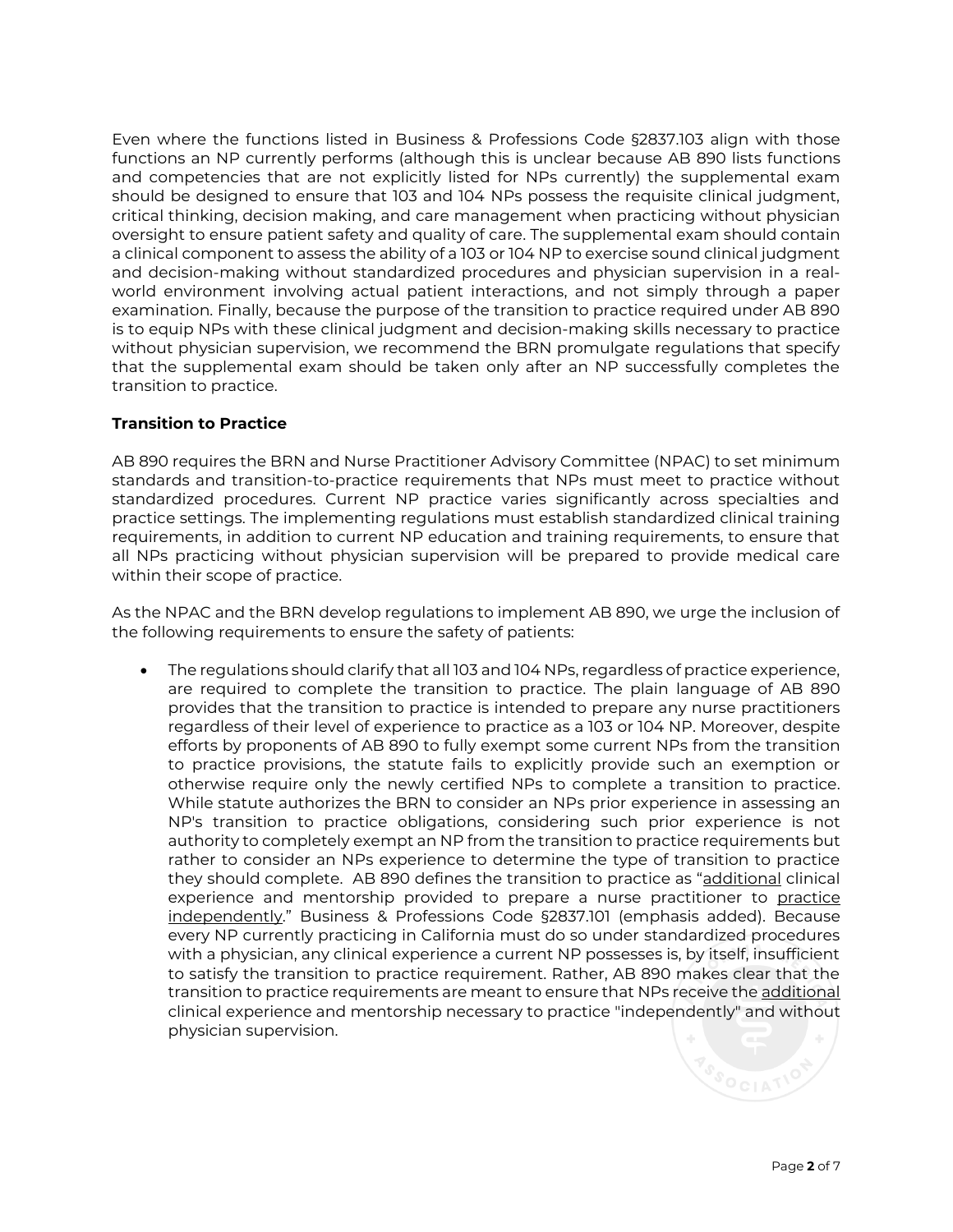- The required transition to practice for NPs should be a structured clinical training program in a BRN-approved setting that provides training in specified competencies (established by the BRN) and includes a rigorous process for evaluating progress in meeting milestones that demonstrate an NP's preparation to practice without physician supervision.
- The regulations should clarify that the transition to practice period should be a minimum of one year, regardless of any credit for prior practice experience (as determined by the BRN), which may coincide with the one-year mentorship requirement discussed below. A minimum one-year transition to practice period will ensure that the program or entity overseeing the transition to practice can adequately determine an NP's progress in meeting competency milestones over the course of a structured program.
- The regulations should provide clear definitions and standards for the type and length of clinical practice experience that they BRN would consider to meet the clinical experience required in the transition to practice period.
- Transition-to-practice programs should prepare NPs to practice without physician supervision in a specified area of practice dictated by their education, training, and the certification they receive pursuant to the requirement in Business & Professions Code §2837.103(a)(1)(B).
- The regulations should specify the qualifications of the program, entity, or physician that is responsible for overseeing the transition to practice and verifying that the NP has demonstrated competency for practice without physician supervision.

 AB 890 states that the BRN may consider an NP's clinical experience obtained before January 1, 2021, if the experience meets the transition to practice requirements established by the Board, in determining whether an NP has successfully completed the transition to practice. Business & Professions Code §2837.101. To ensure that any prior experience considered by the BRN is relevant to the practice area in which the NP will be practicing without physician supervision, we urge the inclusion of the following requirements:

- The BRN should promulgate regulations that require consideration of any prior clinical experience to be in the area of practice in which the NP is educated, trained, and certified and in which they will be practicing without physician supervision. The regulations should further specify that if an NP wishes to practice as a 103 or 104 NP in a practice area outside of their education, training, and certification, they must complete all necessary education and training for that practice area, be certified in that practice area, and complete a full transition to practice in that practice area.
- The regulations should specify that an NP must demonstrate to the BRN how any prior clinical experience is specific to the competencies listed in Business & Professions Code §2837.101, and that evidence of an NP's length of practice alone is insufficient to meet this requirement.
- Mentorship: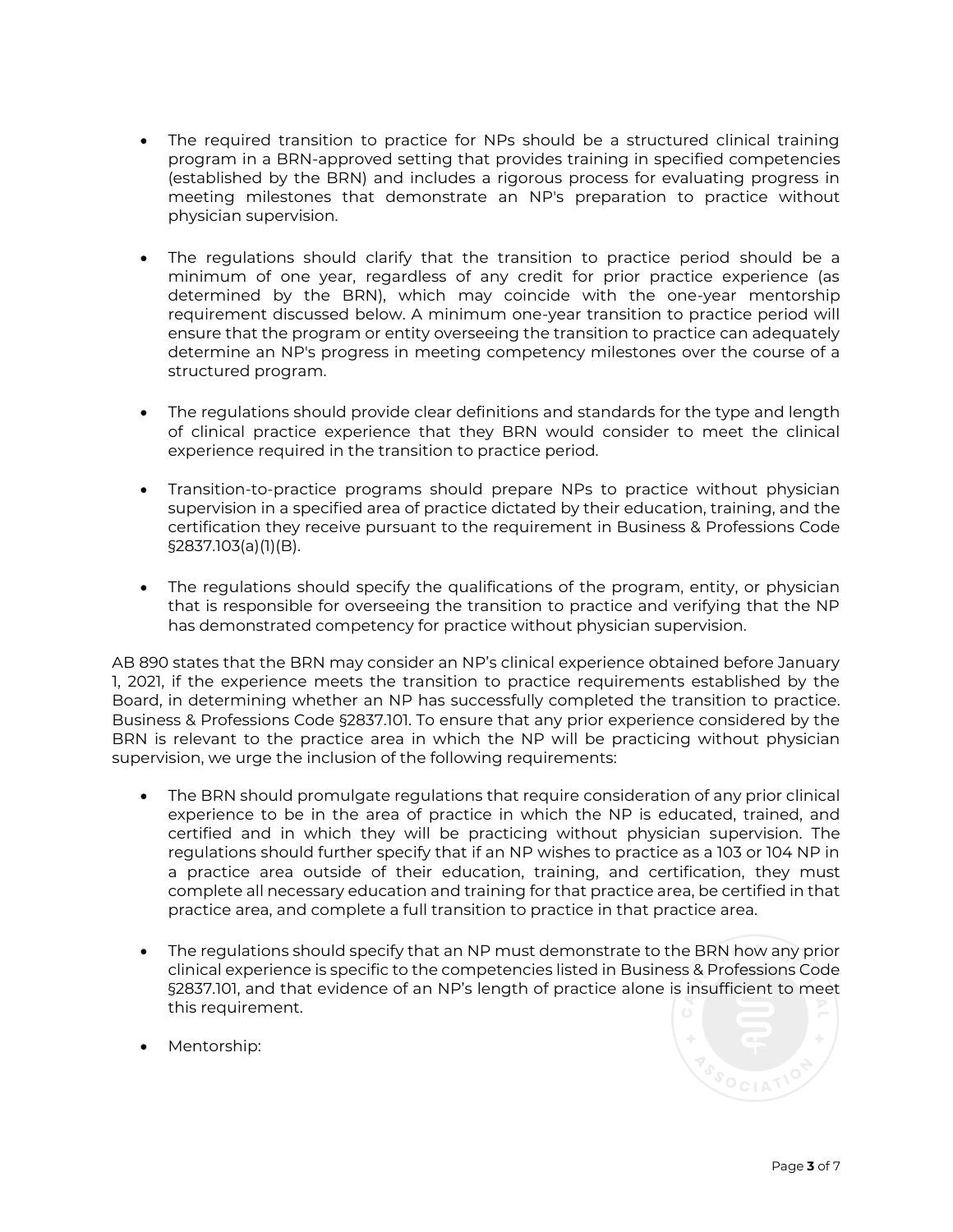- o The regulations should require all NPs, regardless of practice experience, to complete a minimum of one year of formal mentorship prior to being certified as a 103 or 104 NP as part of the transition to practice. The regulations should define mentorship as a formal clinical preceptorship with a physician approved by the BRN. The regulations should further specify that the mentorship must be specifically intended to prepare an NP to make independent clinical determinations in a complex healthcare environment and to assist an NP in acquiring new competencies required for safe, ethical, and quality practice.
- consider an NP's practice experience obtained before January 1, 2021, when determining whether they meet the "clinical experience" requirement of the regarding the "mentorship" requirement. Thus, based on the plain language of o The regulations should specify that no prior mentorship experience may satisfy or count towards the transition to practice requirements. AB 890 clearly establishes that the transition to practice requirement is comprised of both clinical experience and mentorship. While the bill states that the BRN may transition to practice, it provides no analogous discretionary function to the BRN the bill, every NP, regardless of practice experience, must complete the transition to practice, at a minimum, to receive the formal mentorship necessary to ensure they are able to practice without physician supervision. Accordingly, the regulations should clarify that every NP must complete at least a one-year mentorship program approved by the BRN.
- o Finally, the regulations should require the formal mentorship to be in the same area of practice in which the NP is educated, trained, and certified and in which they will be practicing without physician supervision.

#### **Scope of Practice/Function**

AB 890 contains multiple specific educational and training requirements that an NP must meet before practicing without physician supervision. In order to perform the clinical functions listed in AB 890 without physician supervision, an NP must satisfy the following:

(A) Passed a national nurse practitioner board certification examination and, if applicable, any supplemental examination developed pursuant to paragraph (3) of subdivision (a) of Section 2837.105.

(B) Holds a certification as a nurse practitioner from a national certifying body accredited by the National Commission for Certifying Agencies or the American Board of Nursing Specialties and recognized by the board.

(C) Provides documentation that educational training was consistent with standards established by the board pursuant to Section 2836 and any applicable regulations as they specifically relate to requirements for clinical practice hours. Online educational programs that do not include mandatory clinical hours shall not meet this requirement.

(D) Has completed a transition to practice in California of a minimum of three full-time equivalent years of practice or 4600 hours.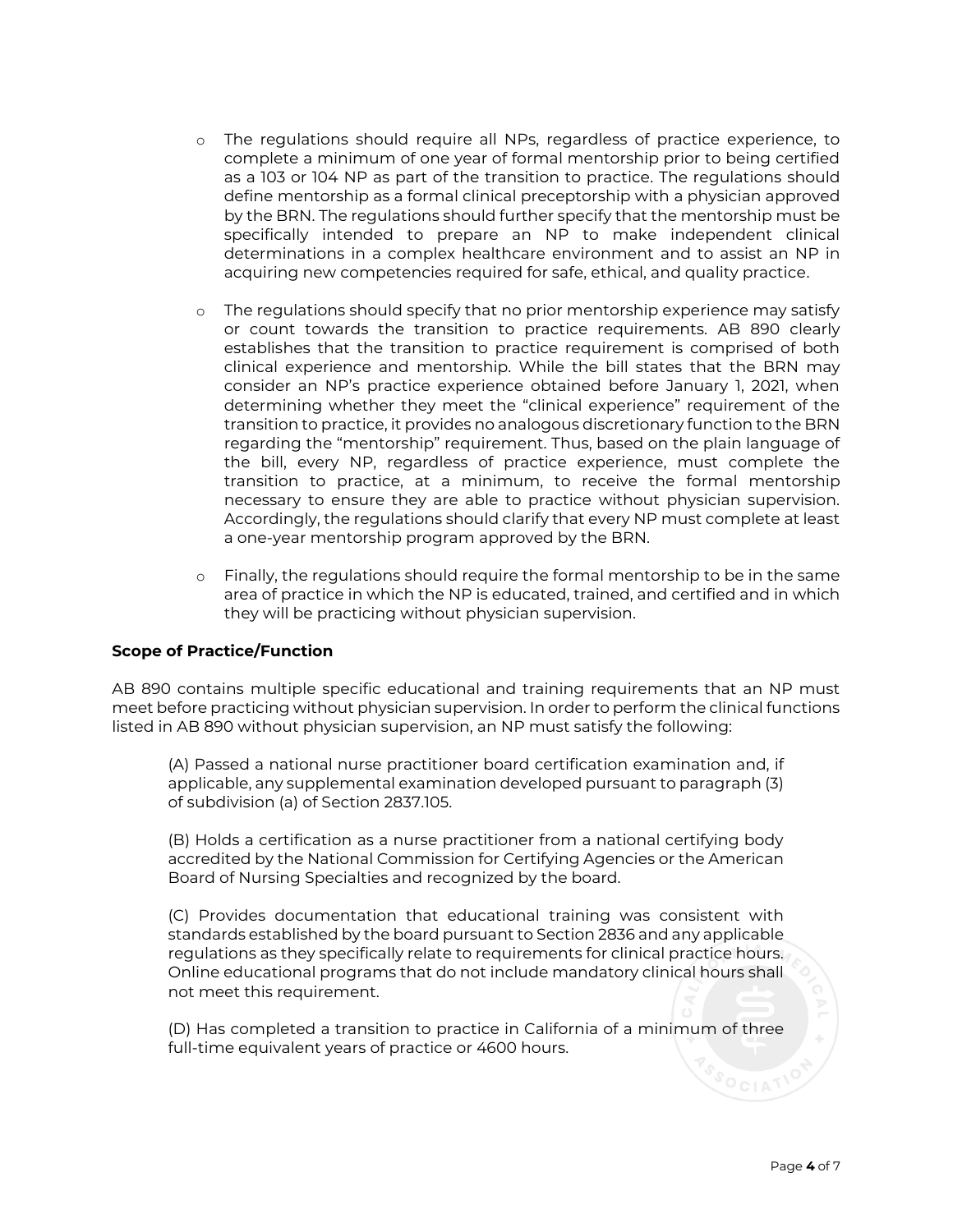#### Business & Professions Code §2837.103(a)(1).

When read within the context of existing regulations governing NP practice, the inclusion of these requirements is an express acknowledgment by the Legislature that the scope of practice of an NP practicing without physician supervision must be limited to the practice area in which the NP is certified and in which they have completed clinical practice hours. 1

Business and Professions Code §2836 provides the authority for the BRN to promulgate regulations surrounding NP practice that establishes the types of advanced levels of nursing practice which may be performed and the scope of practice of NPs:

(a) The board shall establish categories of nurse practitioners and standards for nurses to hold themselves out as nurse practitioners in each category. Such standards shall take into account the types of advanced levels of nursing practice which are or may be performed and the clinical and didactic education, experience, or both needed to practice safely at those levels. In setting such standards, the board shall consult with nurse practitioners, physicians and surgeons with expertise in the nurse practitioner field, and health care organizations utilizing nurse practitioners. Established standards shall apply to persons without regard to the date of meeting such standards. If the board sets standards for use of nurse practitioner titles which include completion of an academically affiliated program, it shall provide equivalent standards for registered nurses who have not completed such a program.

(b) Any regulations promulgated by a state department that affect the scope of practice of a nurse practitioner shall be developed in consultation with the board.

Business & Professions Code §2836.

Accordingly, we urge the BRN to promulgate regulations that limit the scope of practice of a 103 or 104 NP to the practice area for which an NP is certified, pursuant to the requirements in Business & Professions Code §2837.103(a)(1)(B), and in which they have completed clinical practice hours and received at least one year of formal mentorship during the transition to practice period. The regulations should further specify that if an NP wishes to practice as a 103 or 104 NP in a practice area outside of the area in which they are certified, they must complete all necessary education and training for that practice area, be certified in that practice area, and complete a full transition to practice in that practice area. The regulations should also specify that an NP who is certified in a certain practice area may satisfy the clinical hour

<sup>&</sup>lt;sup>1</sup> This is distinct from the regulations governing traditional NP practice, which requires either that the NP (1) successfully completed an NP education program approved by the BRN or (2) possesses a national certification as an NP in one or more categories listed in Section 1481(a) from a national certification organization accredited by the National Commission on Certifying Agencies or the American Board of Nursing Specialties. *See* 16 C.C.R. §1482. Indeed, the latter requirement is almost identical to the language in AB 890, but the language in AB 890 allows a 103 or 104 NP to be certified in any practice area that meets the requirement, and not only those categories (or practice areas) listed in 16 C.C.R. §1481(a). Notably, AB 890 does not allow a prospective 103 or 104 NP to meet the former, more general, requirement that the NP simply completed a BRN-approved NP education program.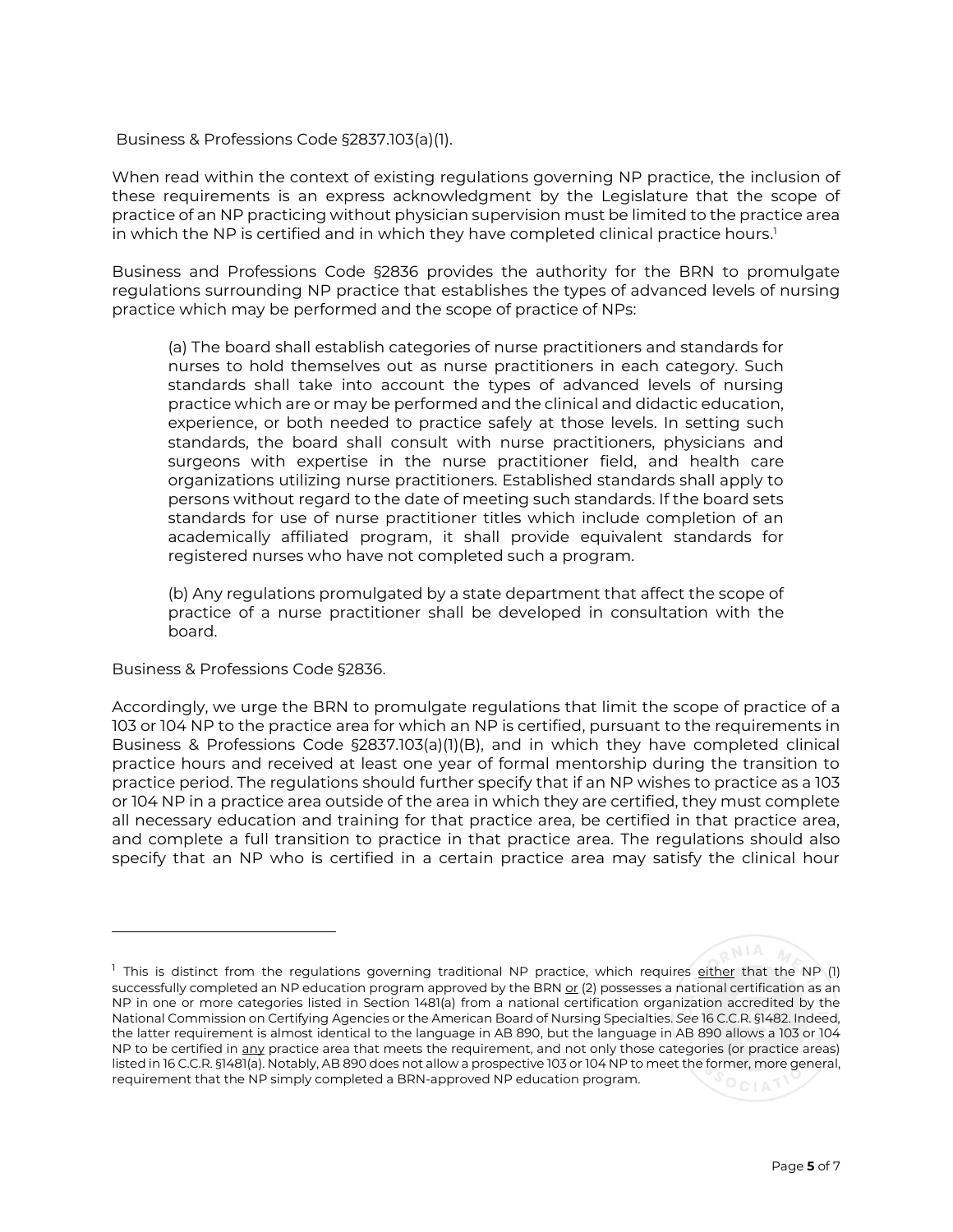requirement in Business & Professions Code §2837.103(a)(1)(C) during the transition to practice period.

Finally, the BRN should promulgate regulations that establish that a 103 or 104 NP, regardless of practice area, can only perform those functions listed in AB 890 Business and Professions Code §2837(c) necessary to provide medical care in that practice area, and that any additional functions not listed in AB 890 necessary for a 103 or 104 NP to provide care in a specific practice area must be performed pursuant to standardized procedures and under physician supervision, and in accordance with any existing statutes and regulations governing the functions an NP can perform.

#### **Continuing Education**

§1456. However, AB 890 states that the transition to practice <u>must</u> include clinical experience and mentorship areas that include managing a panel of patients and business management Business and Professions Code §2811.5 provides the authority for the BRN to promulgate regulations surrounding NP continuing education. The BRN must establish standards for continuing education that "take cognizance of specialized areas of practice, and content shall be relevant to the practice of nursing and shall be related to the scientific knowledge or technical skills required for the practice of nursing or be related to direct or indirect patient or client care." Business & Professions Code §2811.5(c). Current regulations pertaining to the continuing education standards of current NPs are insufficient to ensure the continued competence of 103 and 104 NPs. For instance, current regulations state that courses in nursing administration, management, and client care are acceptable but not required. *See* 16 C.C.R. of a practice. Business & Professions Code §2837.101 (emphasis added).

Accordingly, the BRN should promulgate regulations outlining the standards for the continuing education specific to 103 and 104 NPs that explicitly require course content in the areas of knowledge outlined in the transition to practice requirements and those functions listed in AB 890. The regulations should establish continuing education standards designed to maintain, develop, and increase the knowledge, skills, clinical management, and professional performance and decision making that a 103 or 104 NP needs to provide care in their specific area of practice without physician supervision and standardized procedures. Finally, the regulations should clarify that continuing education courses must be taken through a provider recognized by the BRN.

#### **Prohibition on the Corporate Practice of Medicine**

AB 890 states that the prohibition on the corporate practice of medicine applies to both 103 and 104 NPs. *See* Business & Professions Code §2837.103(b); §2837.104(g). This means that, like physicians, by law, the 103 and 104 NPs cannot be employed or controlled by lay entities. However, under AB 5, which went into effect on January 1, 2020, an NP is prohibited from working as an independent contractor. Accordingly, it is imperative that the BRN provide guidance regarding the corporate practice of medicine prohibition, allowable contracting arrangements, practice ownership and control, and employment arrangements for the 103 and 104 NPs.

CMA is particularly concerned about robust guidance and enforcement of the corporate bar within this context since California and the nation are witnessing the rapidly growing involvement of private equity, hospital systems, staffing management companies and other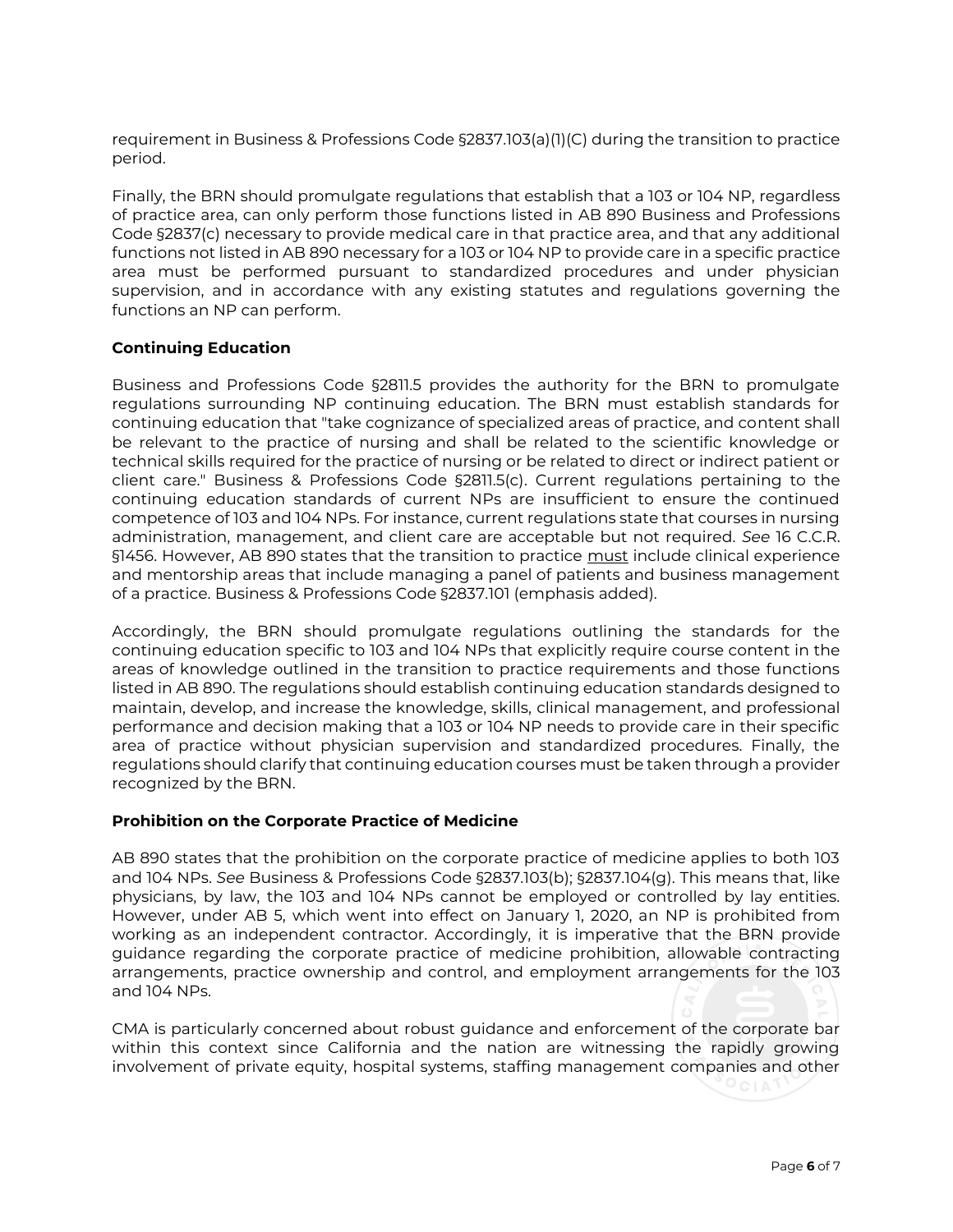lay entities in medicine. These deals, in our experience, pose a great risk of prioritizing revenue over quality of care and eroding the integrity of the physician-patient relationship. *See, e.g.*, Mitchell Louis Jude Li, MD, "Private Equity is Ruining American Healthcare – Physicians, patients lose when PE takes over; it's time to take medicine back, July 17, 2021. The language in AB 890 applying the corporate bar to the practice of 103 and 104 NPs provides critical safeguards against the risk that the 103 and 104 NPs will be captured for corporate profit rather than the promise of ensuring health care access for underserved communities.

#### **Consumer Protections**

The BRN should promulgate regulations that ensure patient safety and consumer protection are a paramount priority. AB 890 provides some provisions that are intended to protect patients and consumers. The bill requires 103 and 104 NPs to verbally inform all new patients in a language understandable to the patient that the nurse practitioner is not a physician; post a notice in a conspicuous location accessible to public view that the nurse practitioner is regulated by the BRN, including information about how complaints can be made; refer patients to a physician in specified circumstances; and carry professional liability insurance. Business and Professions Code §§2837.103(d)-(g); 2837.104(c)(1), (3) & (d)-(f). In addition to these safeguards, the BRN should implement regulations that require 103 and 104 NPs to notify patients, in a language understandable to the patient, that they are practicing without physician supervision, and that the patient has a right to see a physician upon request. We urge regulations that implement these consumer protections in a way that is understandable and accessible to all communities in California.

Thank you for your consideration of our input and perspective. If you have additional questions, please contact Yvonne Choong a[t ychoong@cmadocs.org.](mailto:ychoong@cmadocs.org) CMA looks forward to working with the BRN on the development of these important regulations.

Sincerely,

ta Buta

Peter N. Bretan President California Medical Association

cc:

Loretta Melby, RN, MSN, Executive Officer, California Board of Registered Nursing Members, Nurse Practitioner Advisory Committee Dolores Trujillo, RN, President, California Board of Registered Nursing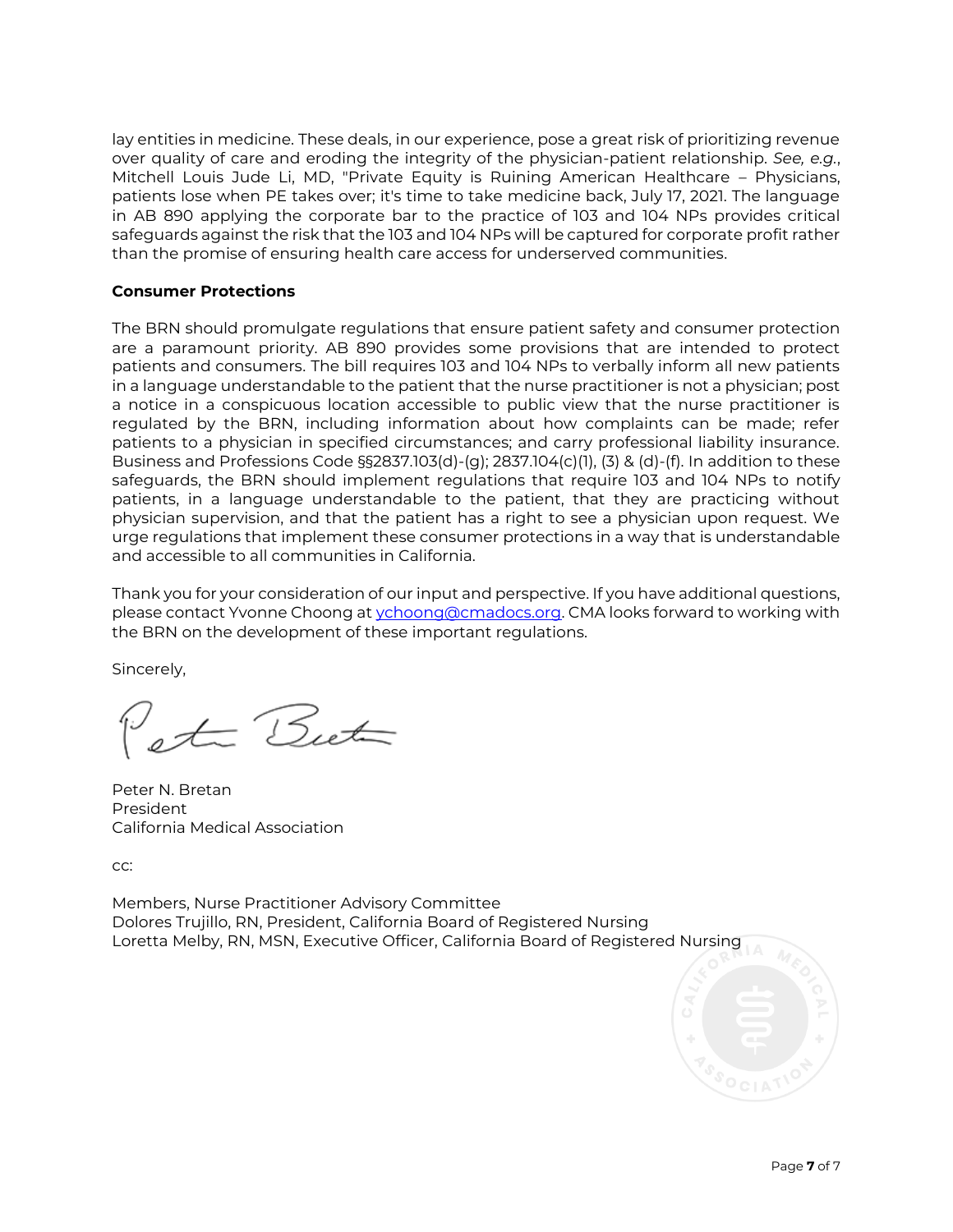

1415 L Street, Suite 1000 Sacramento, CA 95814 916 441-1361 **O** Ι 916 443-2004 **<sup>F</sup>**

September 16, 2021 **canpweb.org** can be a september 16, 2021

Nurse Practitioner Advisory Committee Samantha Gables Farr, MSN, FNP-C, CCRN, RNFA, Chair c/o Board of Registered Nursing PO Box 944210 Sacramento, CA 94244-2100

Dear Chair Farr:

The California Association for Nurse Practitioners (CANP) is the unifying voice and networking forum for nurse practitioners in California, providing expert guidance and advancing the nurse practitioner profession, now at over 26,000 statewide. CANP values the work of the Nurse Practitioner Advisory Committee (NPAC) and wishes to express our appreciation for your leadership. We would like to take this opportunity to comment and provide feedback on the recommendations adopted by the NPAC on August 31 with respect to implementation of AB 890.

The enactment of AB 890 has created two categories of nurse practitioners (NPs) to function independently within a defined scope of practice without standardized procedures. For clarity in our comments below, 103 NPs are so named in reference to the Business and Professions Code (BPC) Section 2837.103. 103 NPs are eligible to practice pursuant to a defined scope of practice without standardized procedures who 1) work in one of the settings below in which one or more physicians practice, and 2) satisfy requirements clearly delineated in the bill.

The 104 NPs are so named in reference to the Business and Professions Code (BPC) Section 2837.104. 104 NPs are eligible to practice independently pursuant to a defined scope of practice without standardized procedures in settings outside those listed in BPC Section 2837.103(a)(2)(A)-(F) if they meet specific criteria set forth in the bill.

We understand that the NPAC was unable to complete its discussion and recommendations with respect to 104 NPs, so our comments below focus on the transition-to-practice (BPC Sec. 2837.101) and 103 nurse practitioners.

## **Subcommittee 101, focusing on transition to practice per BPC Sec. 2837.101**

CANP agrees with the NPAC's recommended grandfathering clause for experienced nurse practitioners and the recommended 4,600 hours of mentored practice by a physician or NP. The AB 890 regulations should clearly state that the transition-to-practice is intended for new graduates. Because AB 890 was effective as of January 1, 2021, the regulations should specify that any nurse practitioner who graduated from accredited NP programs prior to January 1, 2018 should be deemed to have met the transition-to-practice requirement. Nurse practitioners who received their nurse practitioner certificate from the BRN on or after January 1, 2018 need to have three years or 4,600 hours of mentored practice by a physician and surgeon or nurse practitioner who has completed their transition-to-practice.

Further, the transition-to-practice should only include the elements that are defined by Business & Professions Code Section 2837.101(c). No additional requirements should be included in the transition-to-practice as the elements defined in this section of the statute are sufficient for a comprehensive transition-to-practice.